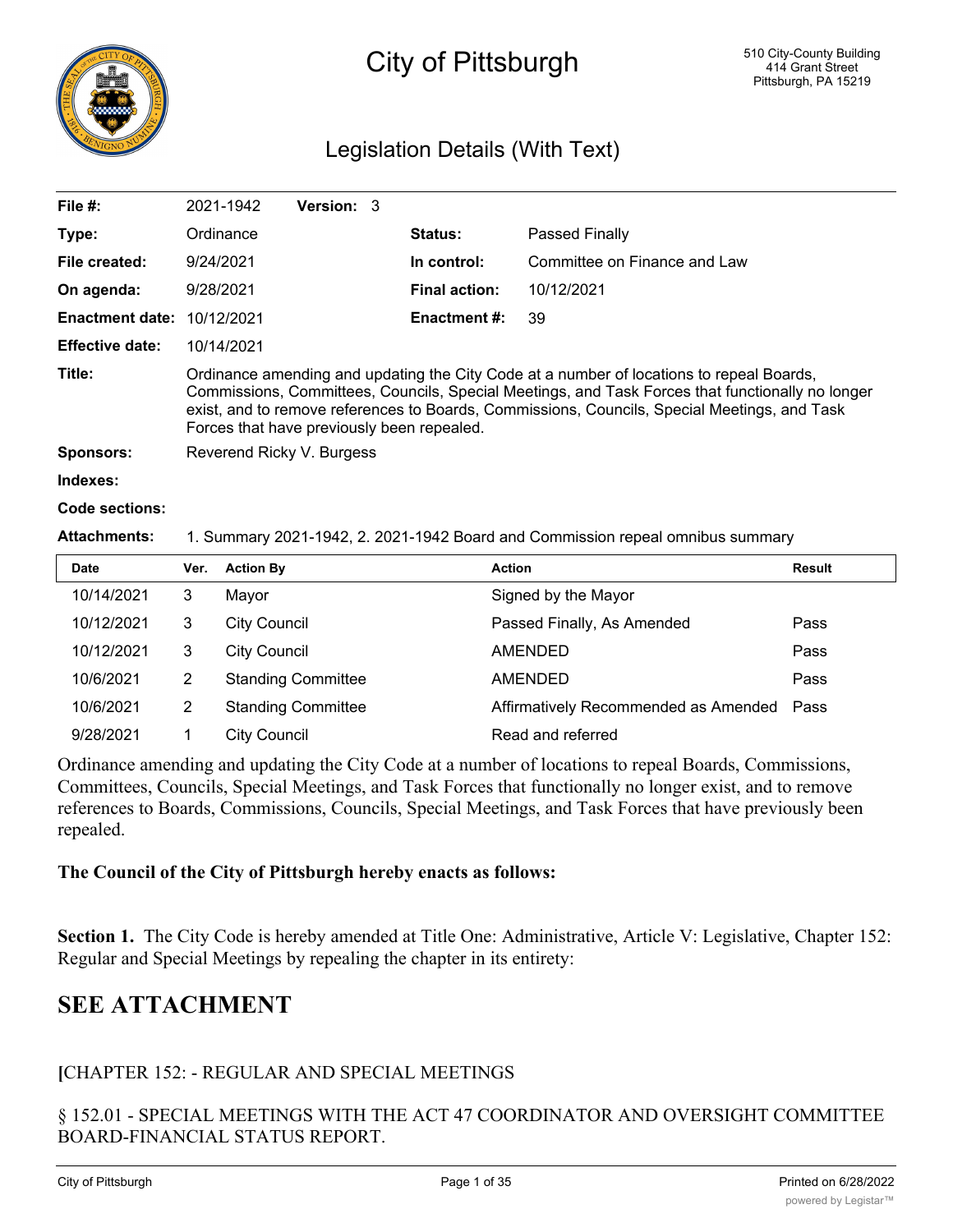(a) Legislative intent. The purpose of these meetings is to establish a clear picture of the city's financial position; promoting strong lines of communication between all parties responsible for the financial well being of the City of Pittsburgh and, to give the public as much access as possible to the response to the management of the city's financial crisis.

(1) Financial status report meetings. During the time that the City of Pittsburgh is either declared financially distressed pursuant to the act of July 10, 1987 (P.L. 246, No. 47), known as the Municipalities Financial Recovery Act, (Act 47) and/or during the term that an Intergovernmental Cooperation Authority For Cities of the Second Class (ICA) is established pursuant to the act of February 12, 2004 (P.L. 53, No. 11) known as the Intergovernmental Cooperation Authority Act for Cities of the Second Class (Act 11) there shall be a publicly televised meeting held in City Council Chambers between the following parties:

- A. Members of Council of the City of Pittsburgh ("Council")
- B. Mayor, and/or the Mayor's Executive Secretary for Policy & Development ("Mayor")
- C. City Controller
- D. Intergovernmental Cooperation Authority Governing Board representative ("ICA")
- E. 47 Coordinator representative ("Coordinator")

The Members of Council, the Controller and the Mayor, under the City of Pittsburgh Home Rule Charter, Article 3, Section 310 (f), are compelled to attend these meetings. While the City lacks direct legislative authority over the ICA and the 47 Coordinator, their participation is considered to be voluntary but in the best interest of the people of Pittsburgh.

The President of the Council of the City of Pittsburgh shall determine the time and date of the meetings. The President of Council shall chair the meeting.

There shall be at least one (1) meeting every five (5) weeks. However, the president of council is empowered to convene such meeting more frequently if it is determined by the president that additional meetings are warranted.

No legislation shall be introduced nor shall there be any deliberations of any legislation pending in council.

#### Agenda

The agenda for the meeting shall include but not be limited to the following subjects:

Finance report - General

| <b>Actual Revenue</b>      | Projected | $\pm$ /- from budget target |
|----------------------------|-----------|-----------------------------|
| <b>Actual Expenditures</b> | Projected | $\pm$ /- from budget target |
| <b>Cash Position</b>       | Projected | $+/-$ from budget target    |
|                            |           |                             |
| Departmental               |           |                             |
| Revenues                   | Projected | $\pm$ /- from budget target |
| Expenditure                | Projected | $\pm$ /- from budget target |
|                            |           |                             |
| Employees                  |           |                             |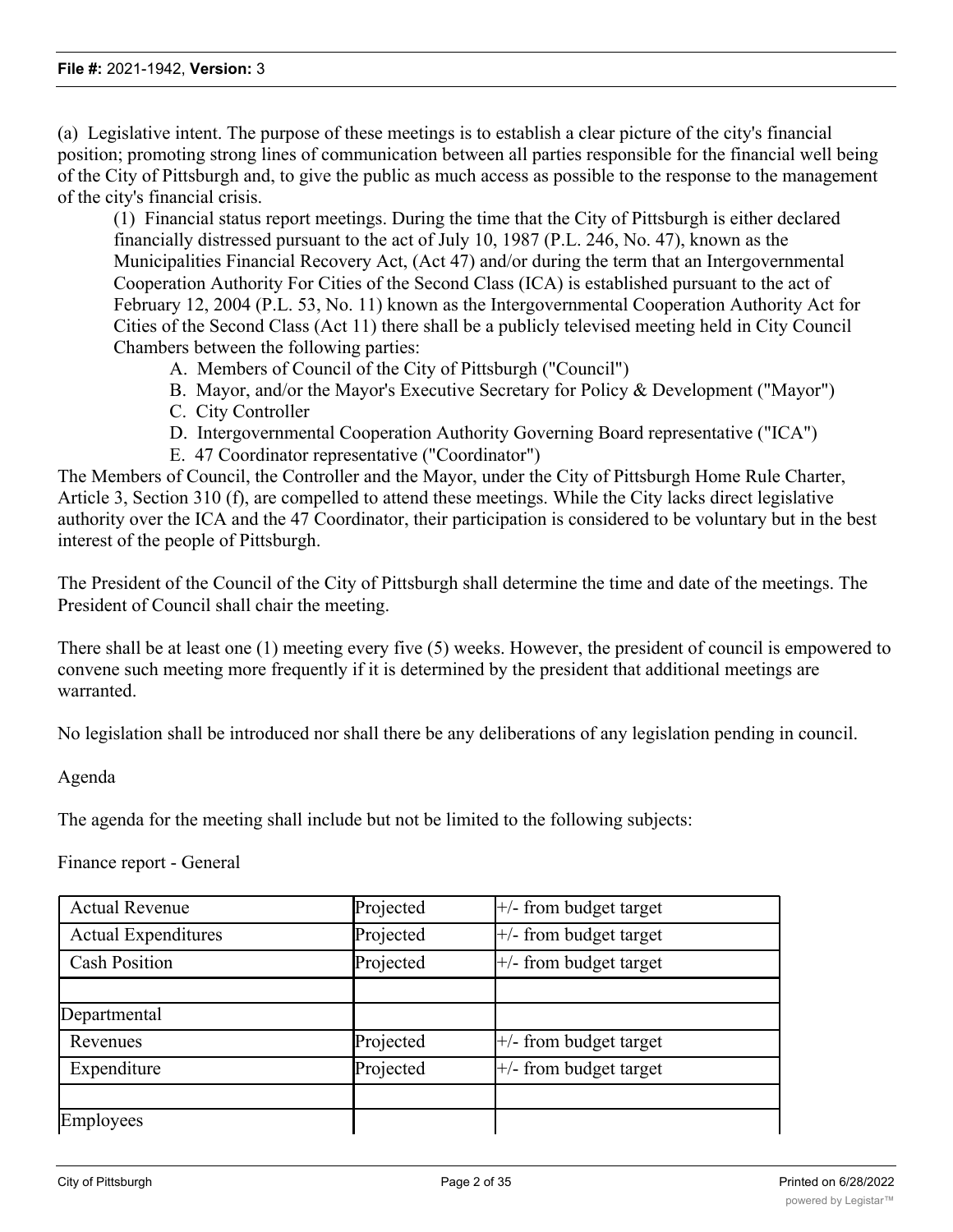| Budgeted  |           |                          |
|-----------|-----------|--------------------------|
| Full Time | Part Time |                          |
| Actual    |           |                          |
| Full Time | Part Time | $+/-$ from budget target |

Act 47 Requirements

Mayors Budget Office Report on Non-Discretionary Spending

Discretionary Spending Freeze Director Approvals for  $+$  \$1,000.00 Finance Director Approvals for + \$5,000.00 List of non-discretionary items Spending Plan for each department 2004 Budget Alternative crisis spending plan Department on target Department exceeding target Personnel Director's Report Hiring Freeze Requirement Hiring and Termination Report (by Department) Employee head count by Department F/T (seasonal and year round) P/T (seasonal and year round) Approvals for overtime (by Department/position/reason) Major Unforeseen Events Report (description of the event and cost) Employee Benefits Workers Compensation costs Pension Status - funding status Self Insured Health Insurance Status - UPMC/Select Blue Disability Insurance Capital Budget Inventory of each General Obligation and Pension Bond describing term, callable/non-callable feature, par value, principal and interest value. Refinance options. Total Capital Debt Analysis - i.e., debt payment percent of operating cost, weighted average maturity and weighted average interest cost. 2004 Capital Projects 2004 Terminated Capital Projects Authorities Financial accounting position of the authorities Employee report Bonded Indebtedness Intergovernmental Cooperation Authority Update Findings to date Current areas of examination Contracts approved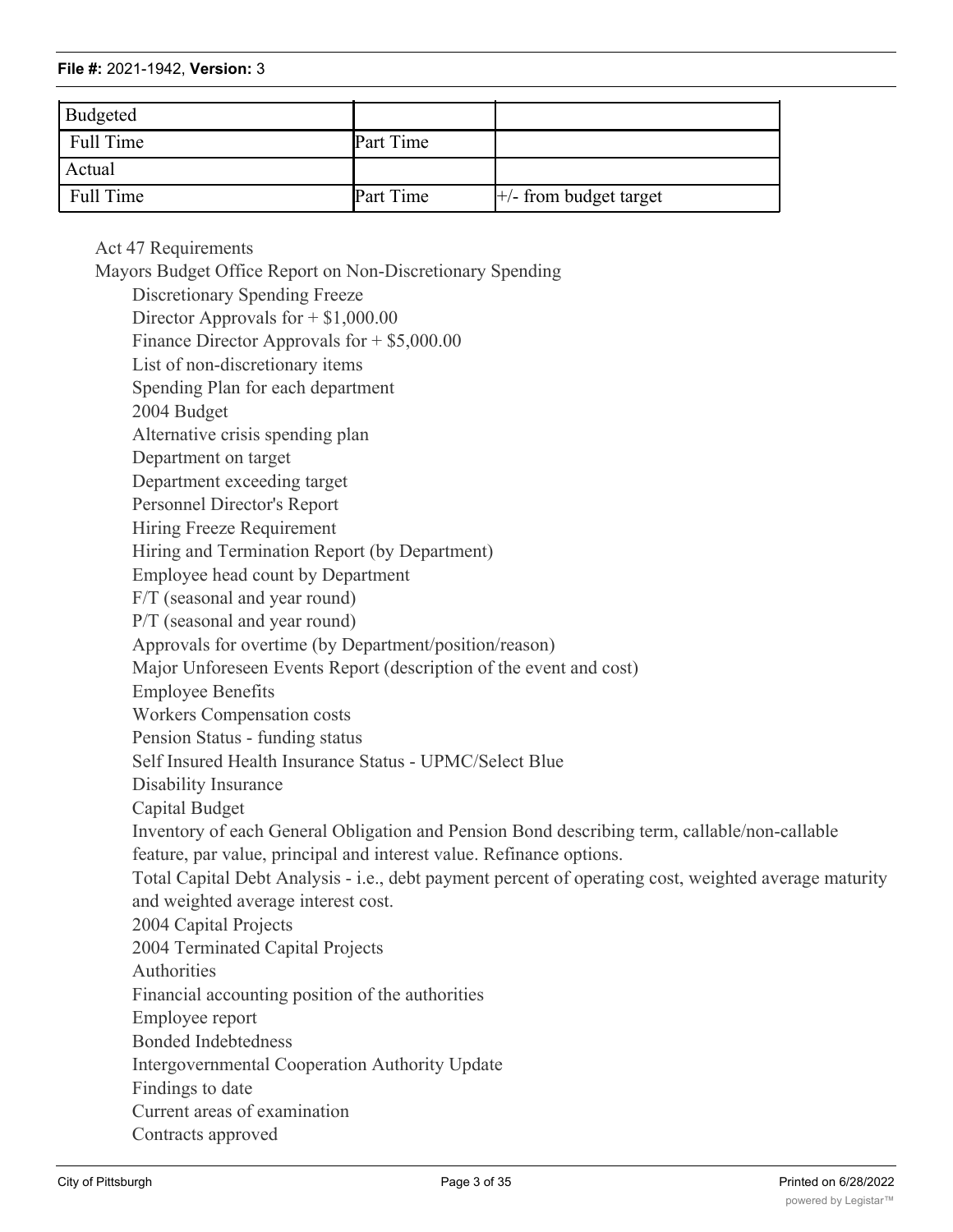Interim Recommendations

The agenda may include other items related to the financial condition of the city as determined by the President and/or the majority of the members of Council.**]**

**Section 2.** The City Code is hereby amended at Title One: Administrative, Article IX: Boards, Commissions and Authorities, Chapter 172: Private Sector Commission on Cost Control, as follows so as to repeal the chapter in its entirety:

[§ 172.01 - CREATION, APPOINTMENTS AND ORGANIZATION.

(a) The Private Sector Commission on Cost Control shall now be known as the Budget, Revenue and Regional Asset Advisory Commission.

(b) The Budget, Revenue and Regional Asset Advisory Commission shall consist of five (5) members appointed by the Mayor; three (3) members appointed by a majority vote of Council; and one (1) member to be appointed by the City Controller. In any case where a vacancy occurs, the vacancies will be filled by the anointing authority who nominated the departed member.

(c) The Director of the Department of Finance and the Administration's and Council's Budget Officers shall be members ex-officio of the Commission.

- (d) All appointed members shall be appointed with the consent of a majority of Council.
- (e) All appointed members shall serve without compensation.

(f) Members shall hold office for a period of two (2) years or until their successors arc respectively appointed and qualified.

- (g) The Commission shall elect officers, including, but not limited to a Chairman and Secretary.
- (h) The Commission shall receive the full cooperation, assistance and participation of all City officials and employees in the exercise of its powers and duties.

#### § 172.02 - POWERS AND DUTIES.

- (a) The powers and duties of the Budget, Revenue and Regional Asset Advisory Commission are as follows:
	- (1) To suggest managerial, operating and organizational improvements for immediate and long-term consideration;

(2) To investigate the efficiency of increased cooperation with other public agencies, including the County of Allegheny, concerning purchasing, public asset management, taxation, public safety and other matters of regional concern; to assist the development of the county's explanation of joint county/city operations and service;

(3) To advise the Mayor and Council concerning the efficiency, cost effectiveness and true value of specific City expenditures; to assist in developing public awareness of City services and costs;

(4) To create a data base and organization of material for the transition of Administrations; and

(5) To formally report its finding to the Mayor and Council on the first Monday in January, April, July and October of each year.]

**Section 3.** The City Code is hereby amended at Title One: Administrative, Article IX: Boards, Commissions and Authorities, Chapter 174: Vacant Property Review Committee, as follows so as to repeal the chapter in its entirety.

[CHAPTER 174: - VACANT PROPERTY REVIEW COMMITTEE

§ 174.01 - CREATION AND POWERS.

Pursuant to the provisions of the Urban Redevelopment Law, Act of May 24, 1945, P.L. 991, as amended, (35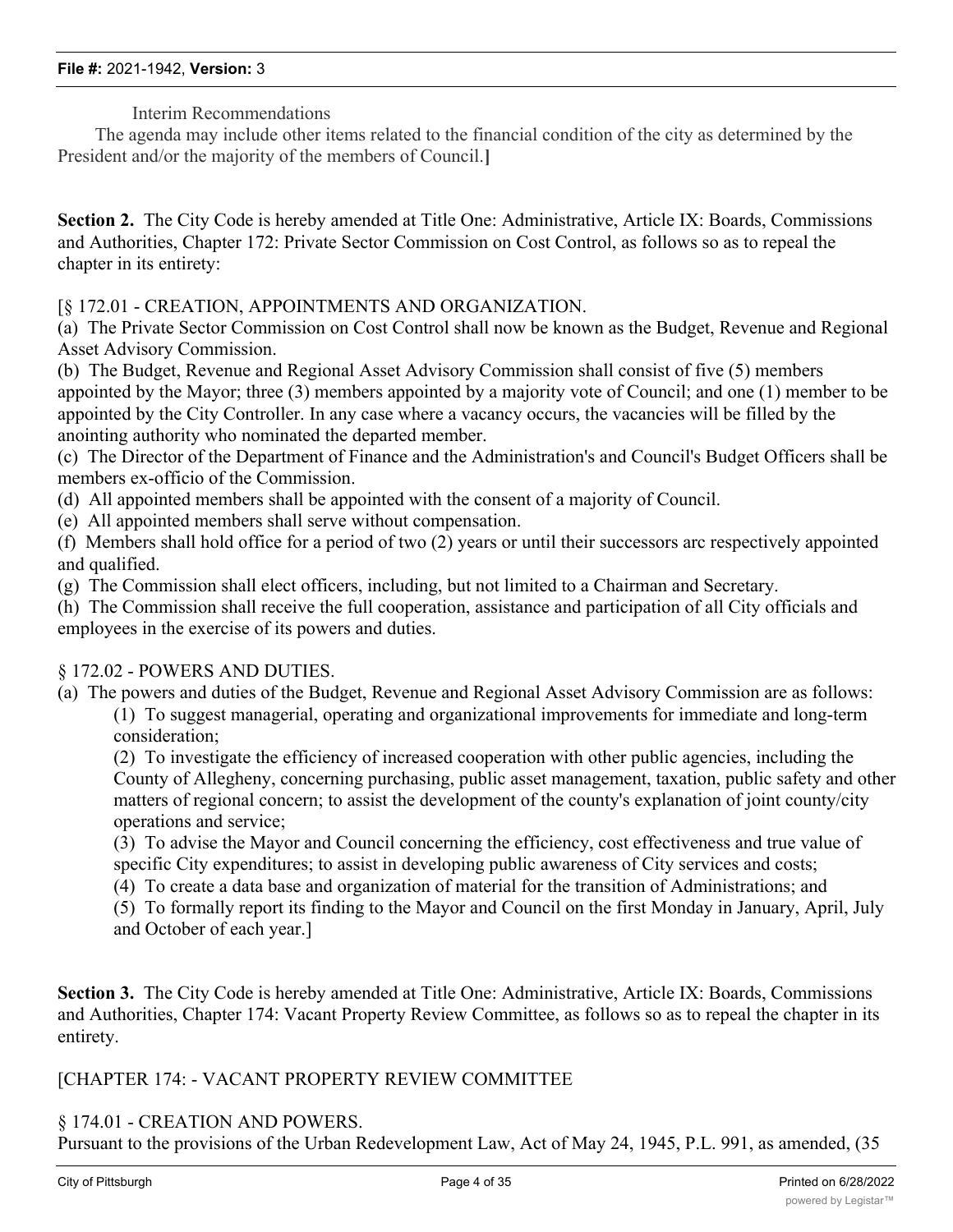P.S. Sec. 1701 et seq. ), there is hereby created a Vacant Property Review Committee to function within the City and which shall exercise all powers and be subject to all limitations as provided in the Act.

#### § 174.02 - COMPOSITION.

The membership of the Vacant Property Review Committee shall consist of the following:

- (a) Chairman of the Council Committee on Planning, Housing and Development.
- (b) Executive Director of the Urban Redevelopment Authority of Pittsburgh.
- (c) Director of the Department of City Planning.
- (d) Director of the Department of Housing of the Urban Redevelopment Authority of Pittsburgh.
- (e) Director of the Department of Finance.
- (f) Two (2) residents of the city, one (1) to be appointed by the Mayor and one (1) to be appointed by Council.

The Chairman of the Council Committee on Planning, Housing and Development, the Executive Director of the Urban Redevelopment Authority of Pittsburgh, the Director of the Department of City Planning, the Director of the Department of Housing of the Urban Redevelopment Authority of Pittsburgh and the Director of the Department of Finance may designate a representative to attend meetings and vote on their behalf.

#### § 174.03 - ORGANIZATION.

The Chairman of the Vacant Property Review Committee shall be appointed by the Mayor from those persons identified in § 174.02. The members of the Committee shall select from among themselves, a Vice Chairman, a Secretary and other officers as the Committee may determine.]

**Section 4.** The City Code is hereby amended at Title One: Administrative, Article IX: Boards, Commissions and Authorities, Chapter 177: Economic Development Commission, as follows so as to repeal the chapter in its entirety.

#### [CHAPTER 177: - ECONOMIC DEVELOPMENT COMMISSION

#### § 177.01 - MEMBERS; APPOINTMENT.

The Economic Development Commission shall consist of 11 members, who are residents of the city, and shall be appointed by the Mayor subject to the approval of Council.

#### § 177.02 - TERMS; VACANCY.

The term of each member shall be for five (5) years, and no term or any member shall be concurrent with the term of any other member of the Commission. Their successors shall be appointed on the expiration of their respective terms, to serve five (5) years. The appointment to fill a vacancy shall be only for the unexpired portion of the term.

#### § 177.03 - QUORUM; REGULATIONS.

(a) Seven (7) members of the Economic Development Commission shall constitute a quorum.

(b) The Commission shall make regulations for its own organization and procedure, consistent with the laws of the Commonwealth and this Code. Members shall serve without compensation.

#### § 177.04 - POWERS AND DUTIES.

The Commission shall have the responsibility and the power to develop and review economic development activities in the City and to develop a comprehensive economic development program for the city. The Commission shall report in writing quarterly to the Mayor and Council on its recommendations and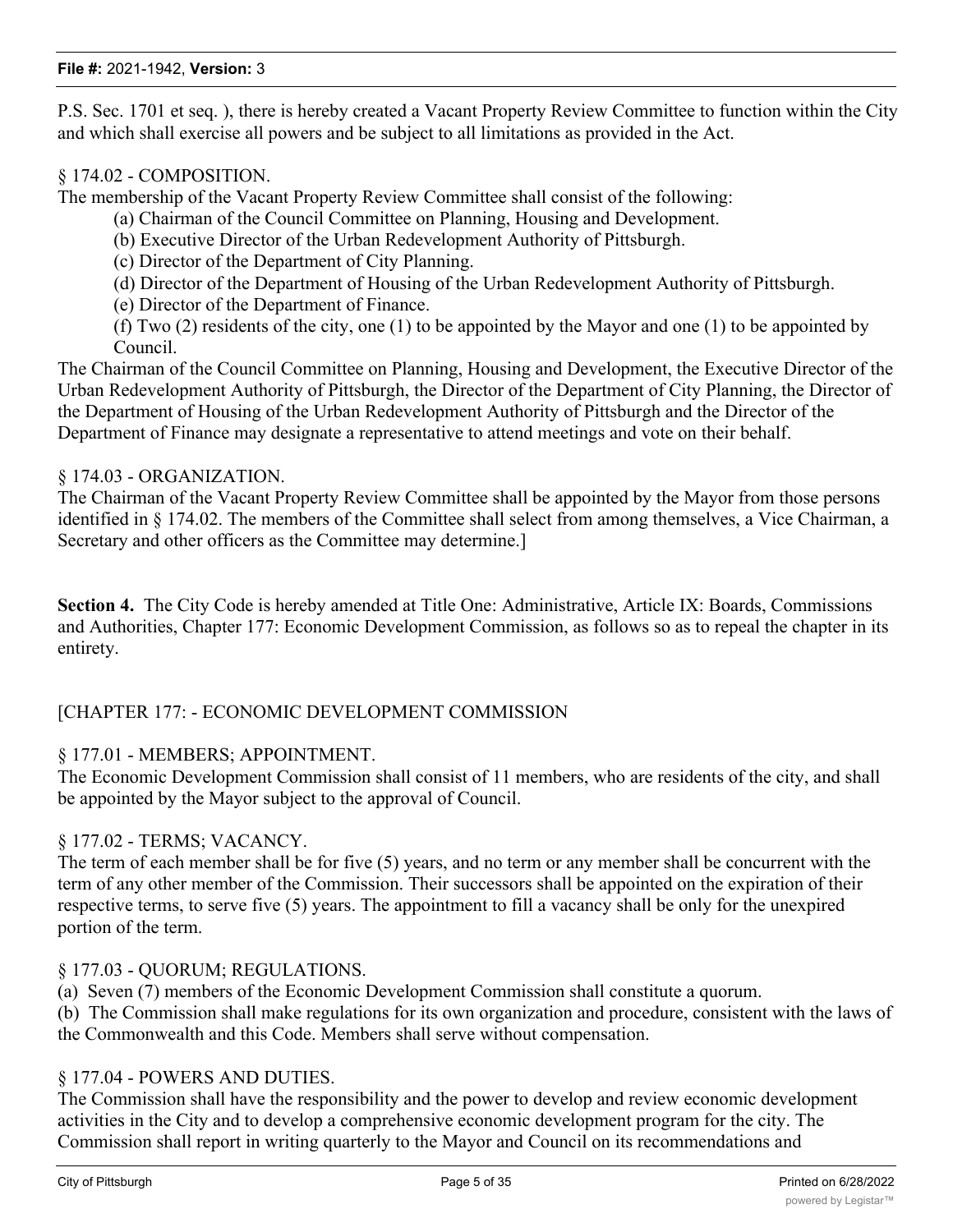suggestions.

#### § 177.05 - EMPLOYEES; EXPENSES.

The Commission shall employ persons and employees as may be necessary, whose salary, together with the necessary expenses of the Commission, shall be provided for, at the discretion of Council and the Mayor, by the proper appropriations and ordinances.]

**Section 5.** The City Code is hereby amended at Title One: Administrative, Article IX: Boards Commissions and Authorities, Chapter 177B: Neighborhood Empowerment Commission, as follows so as to repeal the Chapter in its entirety:

#### [§ 177B.01 - AUTHORITY AND PURPOSE.

There is hereby established a Commission to be known as the Neighborhood Empowerment Commission. The purpose of this Commission is to:

1. Support and advise the Chief of Urban Affairs in the implementation of all programs and activities related to the Bureau of Neighborhood Empowerment;

2. To create an ongoing working group that prioritizes and effectively implements all of the Bureau of Neighborhood Empowerment's initiatives across City departments, community organizations and residents;

3. Produce an annual report to the Mayor and City Council on accomplishments as well as an annual community meeting to update the community.

#### § 177B.02 - MEMBERSHIP.

The membership of the Neighborhood Empowerment Commission shall consist as follows:

- 1. The Mayor or his/her designee;
- 2. Two (2) members of City Council;
- 3. A representative of the Urban Redevelopment Authority;
- 4. A representative of Housing Authority of the City of Pittsburgh;
- 5. A representative of the Department of City Planning;
- 6. A representative of the Department of Public Safety;
- 7. A representative of the School District of Pittsburgh;
- 8. Three (3) representatives of community-based organizations, appointed by the Mayor.

#### § 177B.03 - TERMS AND FILLING OF VACANCIES.

The representatives of community-based organizations appointed by the Mayor shall serve for a term of four (4) years. Any vacancies created by the resignation, death or removal of an appointed member shall be filled in the manner of their appointment.

#### § 177B.04 - COMPENSATION.

Members of the Neighborhood Empowerment Commission shall serve without compensation.

#### § 177B.05 - POWERS AND DUTIES.

The Neighborhood Empowerment Commission shall have the following duties:

- 1. The Commission shall meet at regular intervals as determined by the body and shall:
	- a. Support and advise the Chief of Urban Affairs Officer in the implementation and evaluation of the outcomes of the Bureau of Neighborhood Empowerment;
	- b. Facilitate an interdepartmental and collaborative agency approach to planning, and the delivery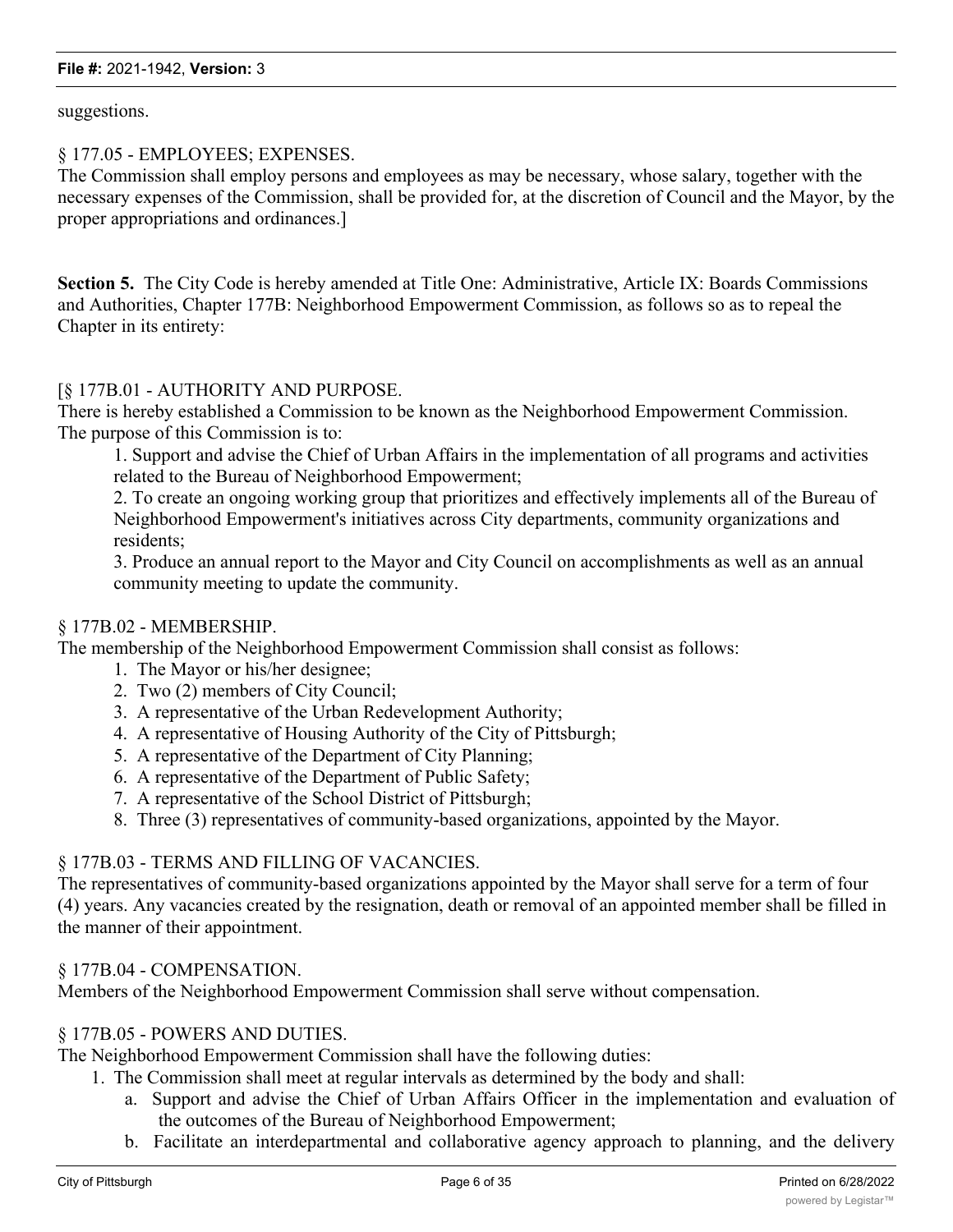of services to Priority Communities;

- c. Act as the clearinghouse for activities, programs and investments that will improve the quality of life for residents in City neighborhoods;
- 2. The community representation of the Commission may update the Commission on:
	- a. Community needs relative to community and neighborhood improvement;
	- b. Progress on community development and economic development projects;
	- c. Ongoing community needs.
- 3. The City Clerk, or his/her designee, shall keep the minutes and the records of this Commission. All departmental reports shall be transmitted to the Clerk no later than three (3) days prior to the scheduled meetings.
- 4. The Commission's meetings are public, with the exception that from time to time, at the Commission's discretion, they may schedule non-public meetings with the written consent of Council and the Mayor. These discretionary meetings shall not substitute for the Commission's required regular meetings.]

**Section 6.** The City Code is hereby amended at Title One: Administrative, Article IX: Boards Commissions and Authorities, Chapter 178: Community Advisory Boards, as follows so as to repeal the Chapter in its entirety:

[CHAPTER 178: - COMMUNITY ADVISORY BOARDS

#### § 178.01 - DEFINITIONS.

As used in this Chapter, certain terms are defined as follows:

- (a) *DISTRICT BOUNDARY ORDINANCE.* The ordinance codified as Chapter 105 and required by § 601 of the Pittsburgh City Charter to divide the City into community advisory board districts.
- (b) *IMPLEMENTATION ORDINANCE.* This Chapter as required by § 602 of the Pittsburgh City Charter to establish a Community Advisory Board in a particular district.
- (c) *DISTRICT (except in the term ELECTION DISTRICT).* A district established by the district boundary ordinance for the purpose of electing members of a Community Advisory Board.
- (d) *SECTION.* A political subdivision of a district whose voters elect a member or members of a Community Advisory Board.
- (e) *MAJOR ADMINISTRATIVE UNIT.* Any subdivision of City government, whose head reports directly to the Mayor, excluding boards, commission and magistrate courts.

# § 178.02 - INITIATIVE AND PETITION PROCESSES.

- (a) *Implementation ordinance initiative requirements.*
	- (1) Council shall enact an implementation ordinance to establish a Community Advisory Board for a particular district upon receipt of a valid initiative petition from that district.
	- (2) Council may amend the implementation ordinance for a district, upon receipt of a valid initiative petition from that district, upon request by two-thirds ( 2/3 ) vote of that Community Advisory Board, or as necessary for electoral reapportionment.
	- (3)Council may dissolve a particular Community Advisory Board, and repeal its implementation ordinance, upon receipt of a valid initiative petition from that district.
	- (4) Council may, by ordinance, dissolve all Community Advisory Boards as of the end of any fiscal year.
- (b) Requirements for a valid initiative petition from a district are:
	- (1) The petitions shall be signed by qualified and enrolled electors equal in number to at least ten (10) percent of those district residents who voted in the last preceding municipal election;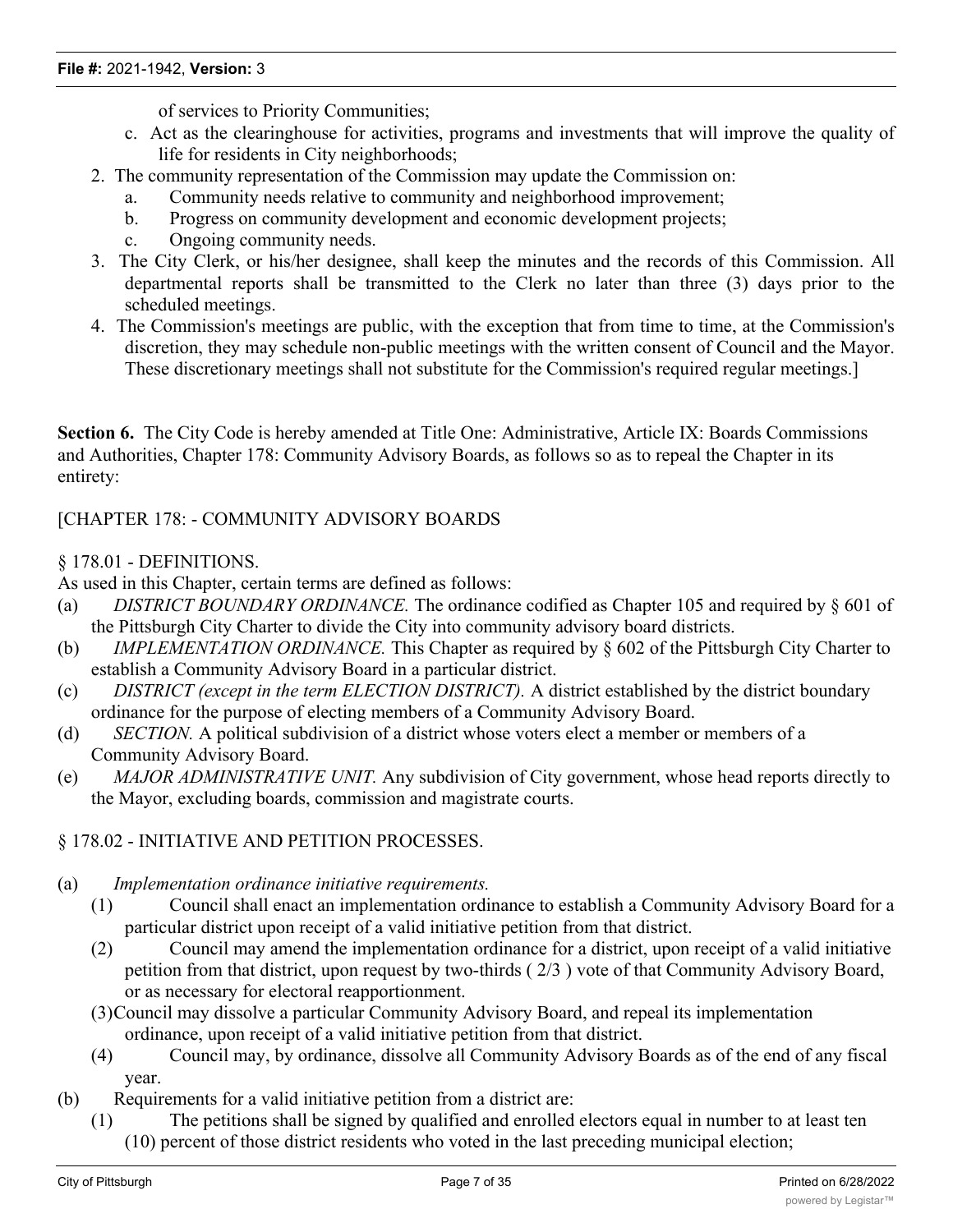- (2) Each signer shall declare that he or she is a qualified and enrolled elector of that district, shall add his or her residence, giving street and number, and shall add the date of signing;
- (3) The petition shall include the affidavit of the circulator of the petition, setting forth:
	- A. That he or she is a qualified and enrolled elector of the district;
	- B. His or her residence, giving street and number;
	- C. That the signers signed with full knowledge of the contents of the petition;
	- D. That their residences are correctly stated;
	- E. That, to the best of the circulator's knowledge and belief, the signers are qualified and enrolled electors of that district; and
	- F. That each signed on the date set opposite his or her name; and
- (4) The petition shall specify the initiative sought and the district for which it is sought. A petition for amendment of an implementation ordinance shall specify how the petitioners wish the implementation ordinance to be amended;
- (c) Petitions from a district may be compiled to cumulate the number of signators, provided that:
	- (1) The petitions have been circulated within the same calendar year; or within a 12-month period;
	- (2) The petitions are identical in purpose; and
	- (3) The circulators each consent in writing to the compilation.
- (d) Petitions shall be filed with the City Clerk.
	- (1) The City Clerk shall give timely public notice of the filing of any petition. This shall include establishing a procedure to notify concerned organizations of the filing of any petition from their district.
	- (2) The City Clerk shall rule on the validity of a petition on its face within one (1) week of its filing date.
	- (3)Objections to a petition and appeals from a ruling of the City Clerk may be filed within twenty-one (21) days of the filing date of that petition. Objections and appeals shall be filed with the City Clerk for adjudication by Council. The City Clerk shall immediately notify the circulator(s) of any objections or appeals.
- § 178.03 ELECTORAL STRUCTURE.
- (a) The elected members of each community advisory board shall number one (1) for every two thousand five hundred (2,500) persons residing in that district and one additional member if the remained of that district's population exceeds one thousand two hundred fifty (1,250) after being divided by two thousand five hundred (2,500).
- (b) The implementation ordinance for a district shall apportion that district into sections, and each section shall elect one (1) member of that Community Advisory Board.
- (c) Sections shall consist of contiguous undivided election districts. Apportionment shall additionally be governed by the following criteria:
	- (1) Sections should be as equal in population, as is possible;
	- (2) Sections should be compact; and
	- (3) Section boundaries should make use of natural or generally recognized boundaries, providing representation of neighborhoods or neighborhoods within a community advisory board district.
- (d) Council shall amend implementation ordinances to reapportion within districts as necessitated by the decennial census or the above criteria.
- (e) Candidates shall be nominated and elected under provisions of the Pennsylvania Election Code (25 P.S. § 2600 et seq. ) Nomination petitions are to be filed with the Allegheny County Department of Elections and Voter Registration.

# § 178.04 - DELEGATED BOARD MEMBERS OF COMMUNITY ORGANIZATIONS.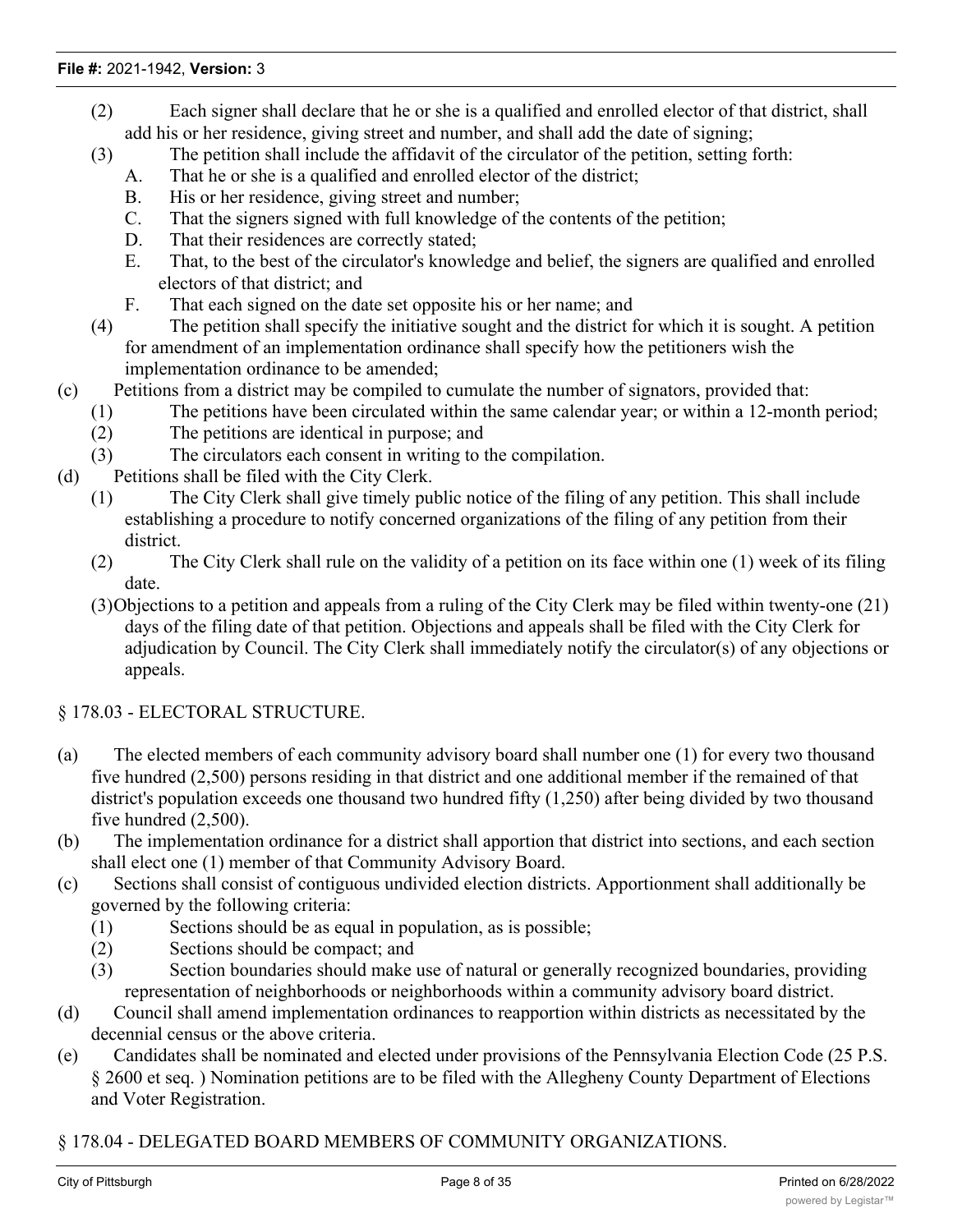- (a) A community organization shall be entitled to select a delegated member of a Community Advisory Board if and only if it meets the following requirements:
	- (1) It has held, within the previous twelve (12) months, four (4) meetings of the membership, meeting as a deliberative body, each of which was attended by at least twenty-five (25) members of the organization residing in that district;
	- (2) It is concerned with a defined community, and concerned with that defined community's problems in general;
	- (3) At least eighty (80) percent of its members shall reside in a particular Community Advisory Board district or a defined contiguous geographic area with a population under fifty thousand (50,000); and no organization may receive entitlement in more than two (2) Community Advisory Board Districts.
	- (4) The organization has no restrictions on or qualifications for membership and voting rights, except that the organization may establish but is not required to establish:
		- A. Dues provided those dues do not exceed five dollars (\$5.00) per year;
		- B. A minimum age, but not to exceed eighteen (18);
		- C. A requirement of residence in a defined area; and
		- D. A requirement of enrollment up to thirty (30) days in advance of assumption of full voting rights.
	- (5) The organization shall maintain by-laws, a membership list, and attendance rosters for its meetings, which shall be made available to Council, the Mayor and the public within a reasonable amount of time;
	- (6) The organization is capable of establishing its own autonomous policy on community issues within the scope of its by-laws.
	- (7) The delegated member of the Community Advisory Board from the organization is, or is to be selected annually.
	- (8) The organization has been in existence at least one (1) year.
	- (9) All officers, board members, and the delegate to the Community Advisory Board of the organization are selected by open democratic processes.
- (b) Entitlement of a community organization to seat its delegated Board member shall expire at the time coinciding with the expiration of the elected board members' terms of office.
- (c) A request for entitlement shall be accompanied by verification that the organization meets the requirements listed in subsection (a) hereof.
- (d) Requests for entitlement shall be filed with the City Clerk.
	- (1) The City Clerk shall give timely public notice of such filing, including notice to the appropriate community advisory board.
	- (2) The City Clerk shall rule on the validity of the request with its accompanying documentation on its face within one (1) week of its filing date otherwise that request shall be deemed to be approved.
	- (3) Objections to a request and appeals from a ruling of the City Clerk may be filed within three (3) weeks of the filing date of that petition. Objections and appeals shall be filed with the City Clerk for adjudication by Council. The City Clerk shall give an organization timely notice of any objection or appeal concerning its request for entitlement.
- (e) Requirements for entitlements shall be periodically reviewed by Council to insure that delegated board members do not constitute more than forty (40) percent of any Community Advisory Board. No delegated Board members may take office in a district until the initial seating of elected Board members in that district:
	- (1) If, at the beginning of a term of office, the number of community organizations entitled to a delegated Board member in a district exceeds the forty (40) percent maximum, these organizations have two (2) weeks to decide unanimously among themselves how to divide the representation. If the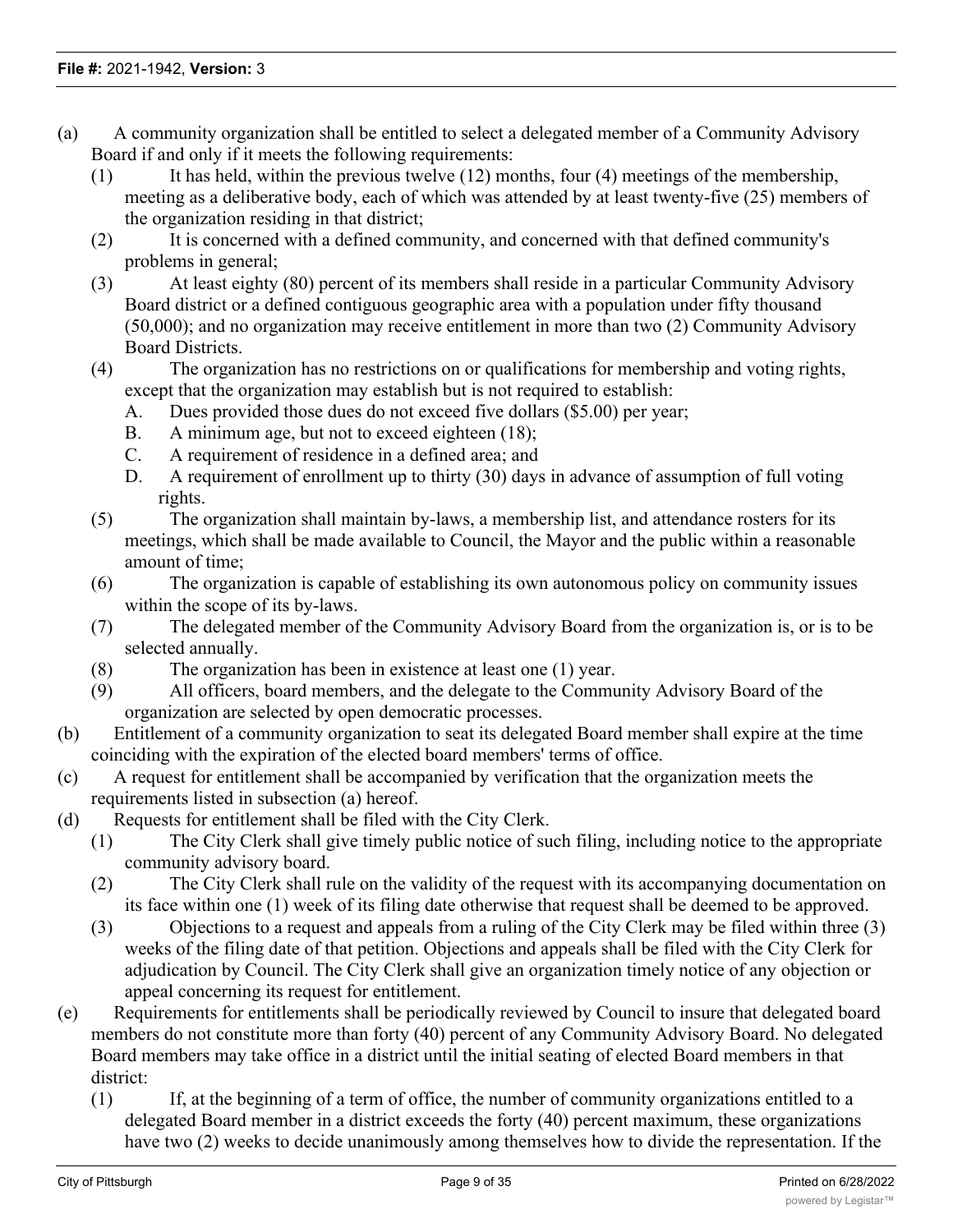agreement is not reached by that date, the organizations to be entitled to select delegated Board members during that term of office shall be chosen by lot, up to the above maximum.

# § 178.05 - BOARD MEMBERS ELIGIBILITY AND VACANCY.

- (a) Members of a Community Advisory Board, elected or delegated, shall reside in that district. Any member who moves out of his or her district shall cease to be a member of that Community Advisory Board, and the seat shall be vacant.
- (b) A candidate for election to a Community Advisory Board from a section shall reside in that section at the time his or her nomination petition is filed.
- (c) A candidate for election to a Community Advisory Board may not be simultaneously a candidate for any salaried elective public office.
- (d) A Community Advisory Board may fill the vacancy of an elected member by selecting a qualified resident of that section for the unexpired term, the selection to be made by the entire Community Advisory Board.

#### § 178.06 - POWERS, DUTIES AND PROCEDURES OF BOARD.

- (a) The powers and duties of a Community Advisory Board are as follows:
	- (1) To review and advise Council and the Mayor on proposed zoning changes in the district;
	- (2) To review and advise Council and the Mayor on the social and physical plans for the district;
	- (3) To review and advise Council and the Mayor on the distribution of City services to the district;
	- (4) To meet annually with the Mayor and Council to discuss problems, needs and public affairs of the district;
	- (5) To mandate, by a majority vote of all its members, a meeting within two (2) weeks with the appropriate head of a major administrative unit of the City to discuss a specific district problem.
	- (6) To receive and accept funds other than grants from City tax funds, and disburse and use the funds, provided that the Board maintains financial records, maintains financial, accounting and administrative systems appropriate to the amount of funds involved, and obtains an annual audit.
		- A. A Board may disburse funds received by it but may not contract for or undertake the social or physical plan within its district.
		- B. Nothing herein shall be deemed to prohibit a Board from conducting surveys or studies to assist it in reviewing and advising Council and the Mayor on the social or physical plans for the district pursuant to § 605 b. of the Charter. A Board may also use the funds to employ staff, but no employee of a Board shall be deemed an employee, servant or agent of the city. The City shall not be liable for any activity of a Board or its employees, officers, servants or agents.
- (b) Community Advisory Board procedures are as follows:
	- (1) Each Board shall adopt by-laws, including procedures for electing a chairperson and other officers.
	- (2) All Board decisions which are not unanimous shall be by roll call vote.
	- (3) Each Board shall adopt a regular meeting schedule. Members shall receive written notice of meetings and agenda. Provisions for special meetings may be included in the Board's by-laws.
	- (4) Each Board shall maintain the following records which shall be made available to Council within a reasonable amount of time upon Council's request:
		- A. All minutes;
		- B. Attendance at all meetings;
		- C. All roll call votes; and
		- D. Complete financial records.
	- (5) No member of a Board shall participate in a debate or vote on any matter in which he or she has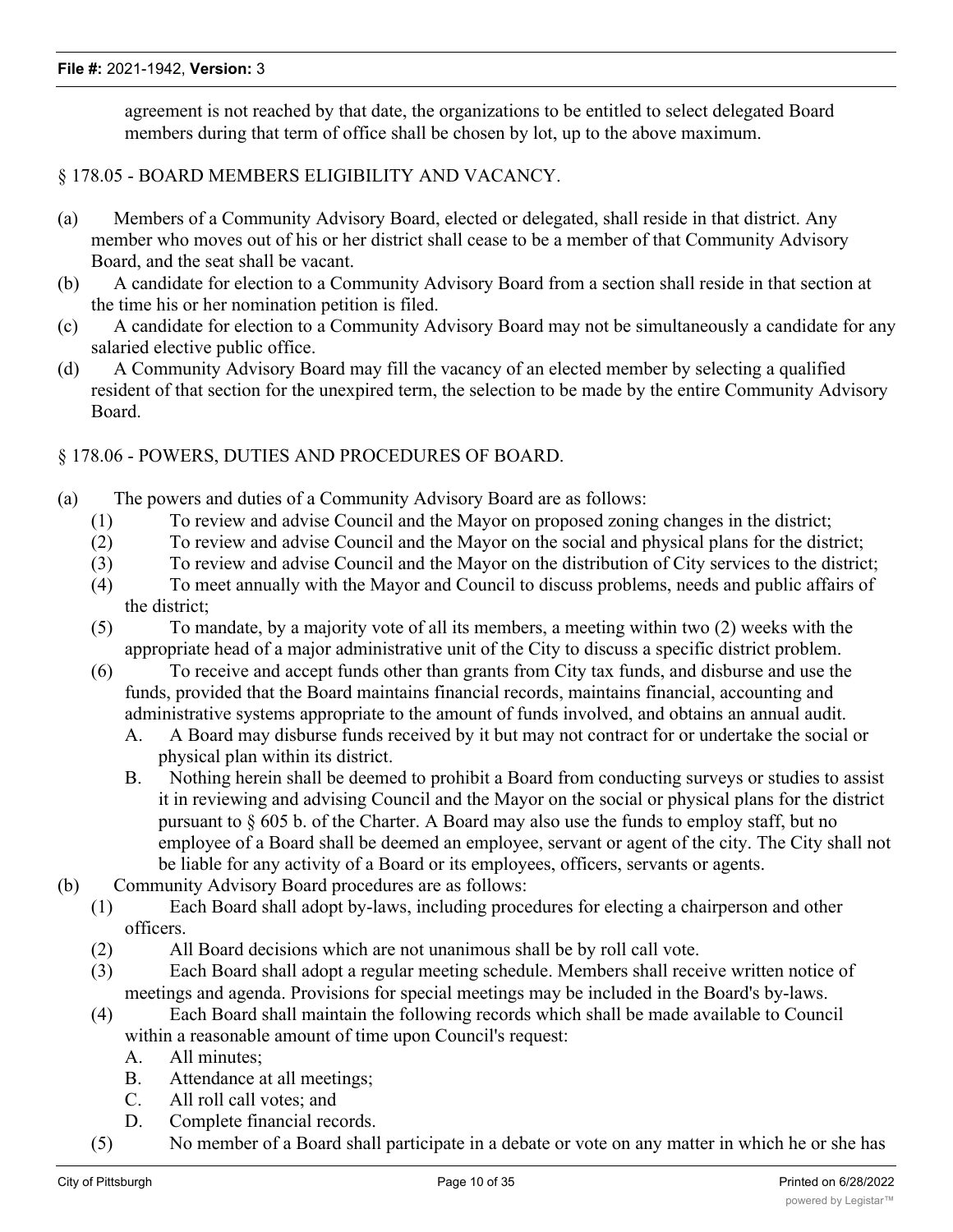a personal financial interest.

- (6) Each Board will endeavor to obtain the participation of all residents of the district in its activities.
	- A. All meetings shall be open to the public, and held at a place and time convenient for the public to attend, and no private vote may be taken.
	- B. Each Board shall permit timely participation by the public in its meetings. The chairperson may limit, when necessary, the number and duration of nonmembers' remarks.
	- C. Each Board shall hold a public meeting at least four (4) times a year for residents to make known their views and needs.
	- D. Each Board shall provide public notice of its meetings and agenda.]

Section 2. The City Code is hereby amended at Title One: Administrative, Article I: General Provisions, Chapter 105: Wards and Districts, as follows so as to repeal Section 105.02: Community Advisory Boards in its entirety:

#### CHAPTER 105: - WARDS **[AND DISTRICTS]**

#### § 105.01 - DIVISION INTO 32 WARDS.

The territory comprising the City is hereby divided into thirty-two (32) wards. The boundaries of each ward shall be the actual boundaries at the time the Pittsburgh Home Rule Charter took **[affect] effect**, and as they may be lawfully changed in the future.

#### [§ 105.02 - COMMUNITY ADVISORY BOARD DISTRICTS.

The 24 Community Advisory Board Districts are as follows:

| District       | Ward                                                                |
|----------------|---------------------------------------------------------------------|
|                | 1 and $2$                                                           |
| 2              | $3$ and $5$                                                         |
| $\overline{3}$ | 14                                                                  |
| $\overline{4}$ | $6$ and $9$                                                         |
| 5              | Voting districts 1 through 13 of Ward 7                             |
| $\overline{6}$ | 8                                                                   |
| 7              | 10                                                                  |
| 8              | 11                                                                  |
| $\overline{9}$ | 12                                                                  |
| $ 10\rangle$   | 13                                                                  |
| 11             | Voting districts 1, 2, 15 through 18 and 21 through 31 of Ward 14   |
| 12             | Voting districts 3 through 14, 19, 20 and 32 of Ward 14             |
| $ 13\rangle$   | 15 and 31                                                           |
| 14             | 16 and 17                                                           |
| 15             | Voting districts 1 through 11 of Ward 18 and 1 through 6 of Ward 30 |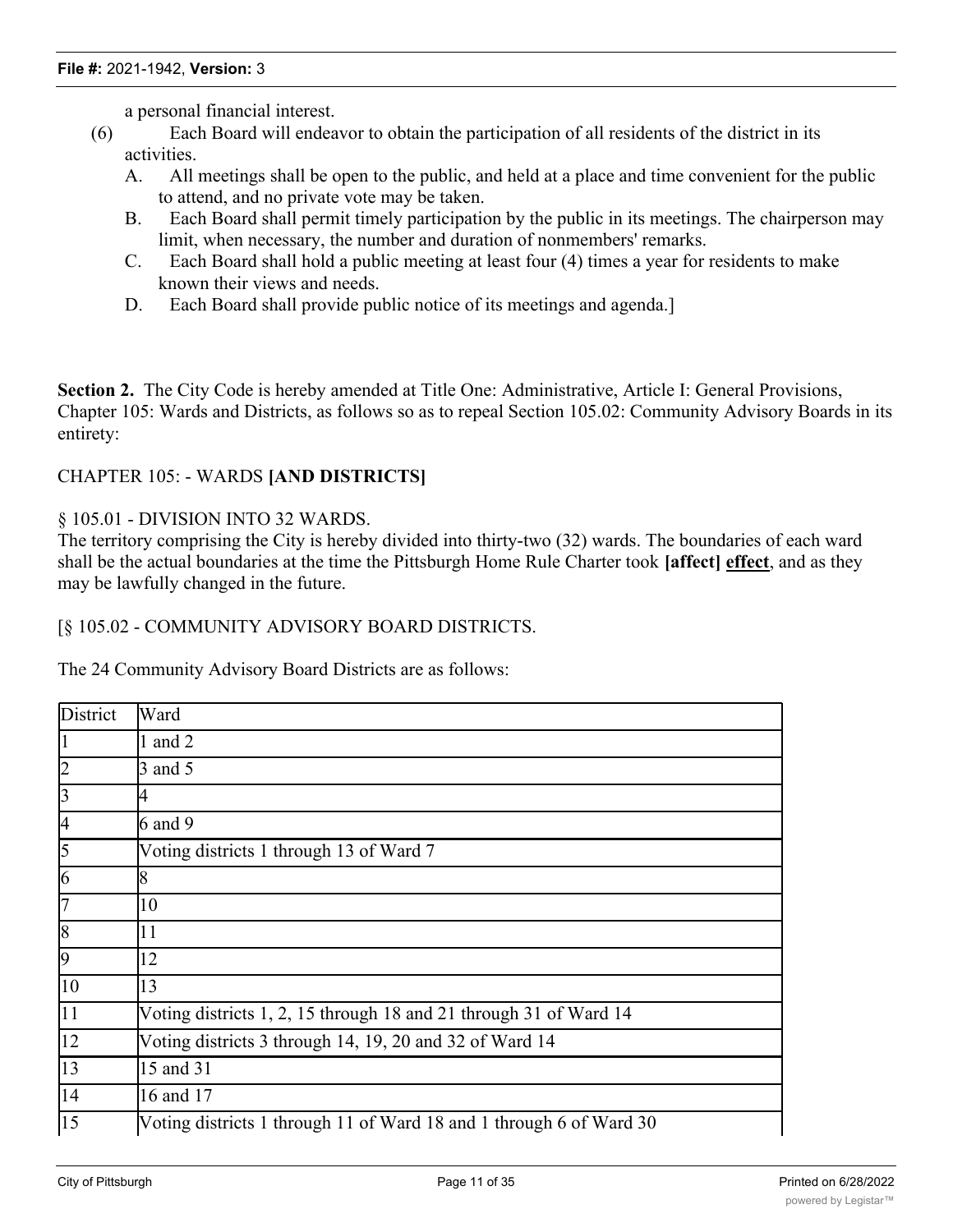| $\overline{16}$ | Voting districts 2 through 14 and 28 of Ward 19            |
|-----------------|------------------------------------------------------------|
| $\overline{17}$ | Voting district 15 through 27 and 29 through 31 of Ward 19 |
| $\overline{18}$ | 20                                                         |
| $\overline{19}$ | 21 and 25                                                  |
| 20              | 22 through 24                                              |
| $\overline{21}$ | 26                                                         |
| $\overline{22}$ |                                                            |
| $\overline{23}$ | 28                                                         |
| $\overline{24}$ | 29 and 32                                                  |

]

**Section 7.** The City Code is hereby amended at Title One: Administrative, Article IX: Boards Commissions and Authorities, Chapter 178A: Youth Commission and Youth Council, as follows so as to repeal the Chapter in its entirety:

#### [CHAPTER 178A: - YOUTH COMMISSION AND YOUTH COUNCIL

#### § 178A.01 - YOUTH COMMISSION.

The Youth Commission shall consist of fifteen (15) members who are residents of the City of Pittsburgh and experts in fields related to youth needs, activities and interests, and shall be appointed by the Mayor subject to the approval of Council. Said members shall include, but not be limited to, three (3) representatives from the Youth Council established pursuant to section 178A.05 of this Code, at least one (1) representative from the administration of the Pittsburgh Public Schools, who shall be selected by the Superintendent of the Pittsburgh Public Schools, at least one (1) representative from the business community, at least one (1) representative from a non-profit, youth serving organization, two (2) University or College representatives, at least one (1) law enforcement representative and at least one (1) representative from a community-based organization. The Mayor shall serve as Chair of the Youth Commission. The Youth Commission shall meet at least four (4) times a year. The Youth Commission may establish committees as it shall deem necessary to advise the Youth Commission on such issues as determined by the Youth Commission. The membership of each committee shall include no less than one (1) member of the Youth Commission with the membership and the chair of each committee to be appointed by the Chair of the Youth Commission. Committees established by the Youth Commission shall meet as often as necessary as determined by the respective chair of each committee.

#### § 178A.02 - YOUTH COMMISSION TERMS, VACANCY.

The term of each member shall be four (4) years. A successor shall be appointed upon the expiration of the term of a member, which successor shall have a term of four (4) years. The appointment to fill a vacancy shall be only for the unexpired portion of the term.

#### § 178A.03 - YOUTH COMMISSION QUORUM; REGULATIONS.

- (a) Nine (9) members of the Youth Commission shall constitute a quorum.
- (b) The Youth Commission shall make regulation for its own organization and procedure, consistent with the laws of the Commonwealth and of this Code. Members shall serve without compensation.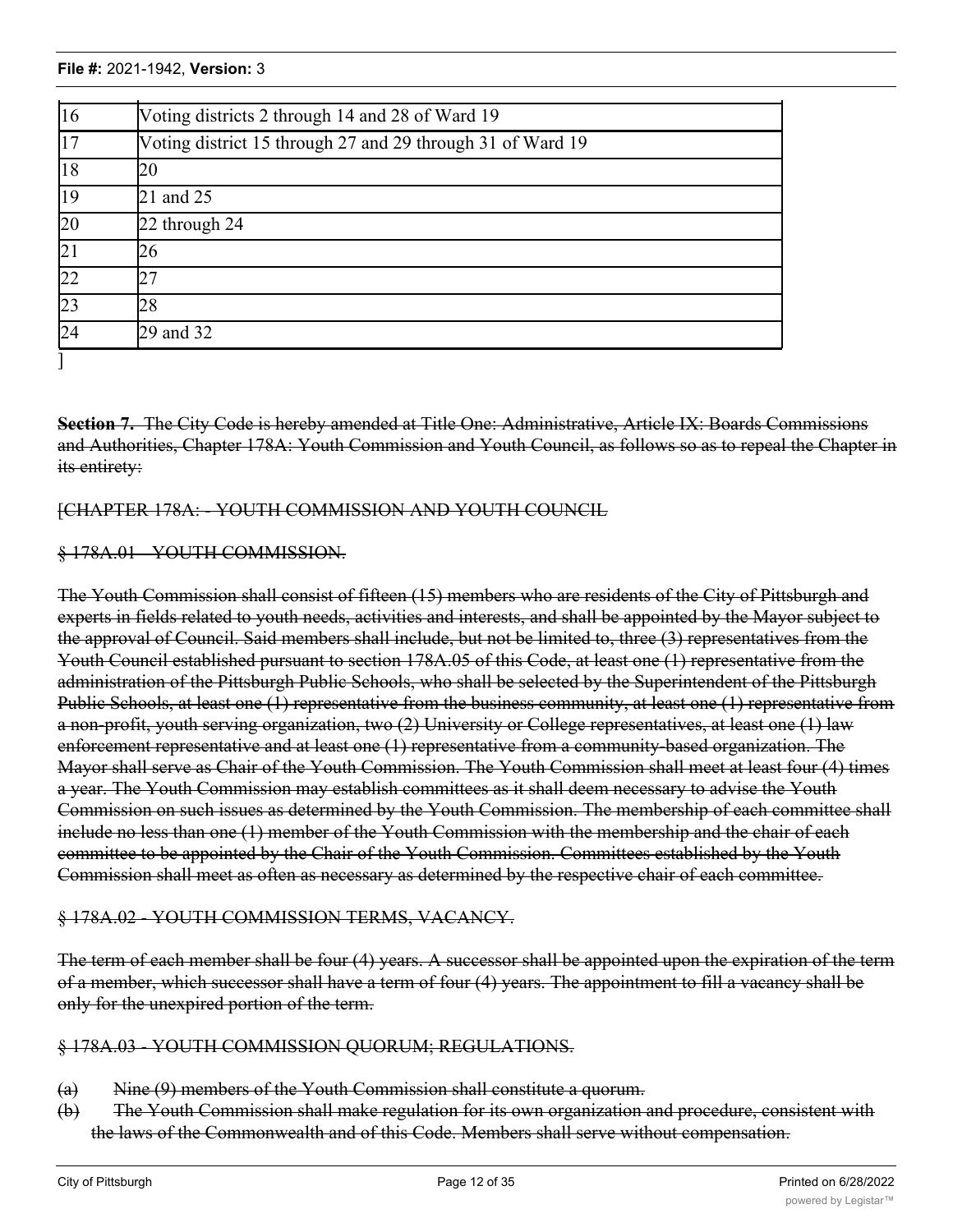#### § 178A.04 - YOUTH COMMISSION POWERS AND DUTIES.

The Youth Commission shall have the responsibility to address the needs of Pittsburgh's children, youth and families, to identify or propose the creation of programmatic opportunities to address those needs and to inform elected and appointed officials representing the children, youth and families of the City of Pittsburgh about opportunities to help them to achieve their fullest potential in terms of mind, body and spirit, and to have a meaningful voice in the direction of the City of Pittsburgh. The Youth Commission shall report in writing quarterly to the Mayor and Council on its recommendations and suggestions.

#### § 178A.05 - YOUTH COUNCIL.

The Youth Council shall consist of two (2) representative student leaders from each public high school located in the City of Pittsburgh, one (1) representative student leader from each religious, parochial and private high school located in the City of Pittsburgh, five (5) young people between the ages of fourteen (14) and eighteen (18) to be selected from the community at large and nine (9) young people between the ages of fourteen (14) and eighteen (18), one (1) from each city council district to be nominated by the Member of Council representing that district. All members of the Youth Council shall be residents of the City of Pittsburgh, and shall be appointed by the Mayor subject to the approval of City Council. All Youth Council Members will be selected through an open application process and selection criteria shall be based upon proven leadership, community involvement and recommendations from school principals and instructors. The Youth Council shall meet no fewer than four (4) times in each calendar year.

#### § 178A.06 - YOUTH COUNCIL TERMS; VACANCY.

The term of each Member of the Youth Council shall be for one (1) year. Their successors shall be appointed on the expiration of their respective terms. The appointment to fill a vacancy shall be only for the unexpired portion of the term.

#### § 178A.07 - YOUTH COUNCIL QUORUM; REGULATIONS.

- (a) A simple majority of the Members of the Youth Council shall constitute a quorum.
- (b) The Youth Council shall elect from its Membership a Chairperson, Vice-Chairperson, Secretary, and Treasurer for one-year terms of office.
- (c) The Youth Council shall meet at least monthly at times and places it may designate.
- (d) In all other respects, the Youth Council shall make regulations for its own organization and procedure consistent with the laws of the Commonwealth and of this Code.
- (e) Members shall serve without compensation.

#### § 178A.08 - YOUTH COUNCIL POWERS AND DUTIES.

The Youth Council shall serve as a liaison between the City of Pittsburgh youth and the Youth Commission on issues affecting youth and to encourage the positive growth and development of youth by involving them in social, cultural, recreational and other drug and alcohol free activities. Upon request of the Mayor or Council, the Youth Council shall provide advice and assistance on matters concerning the needs of youth from the perspective of youth. In the performance of its function, the Youth Council is authorized to make recommendations to the Mayor and Council on:

- (a) Policy matters affecting Pittsburgh youth;
- (b) Planning, organizing, coordinating and carrying out drug and alcohol free social, cultural, recreational, and other activities for Pittsburgh youth;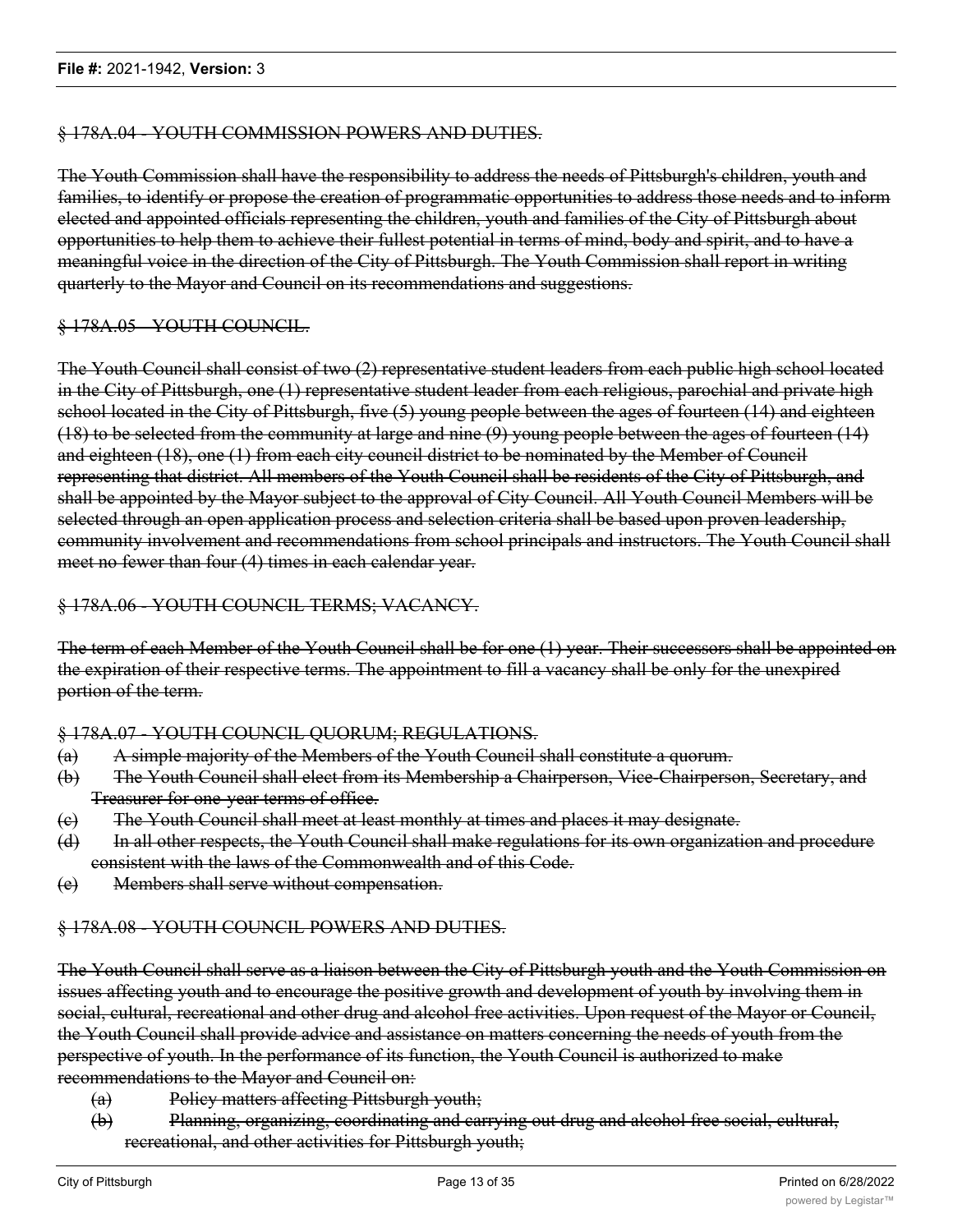- (c) Establishing guidelines, rules and procedures for participation in such activities; and
- (d) Entering into agreements with entertainers, concessionaires and other third parties as may be desirable by the Commission within available funds and in accordance with all applicable laws and procedures.

The Youth Council shall report in writing annually to the Mayor and Council on its recommendations and suggestions, describing its activities in the previous year and an annual work plan for the ensuing year.

#### § 178A.09 - EMPLOYEES; EXPENSES.

The Youth Commission and the Youth Council shall employ persons and employees as may be necessary, whose salary, with necessary expenses, may be provided for at the discretion of Council and the Mayor by the proper appropriations and ordinances.]

**Section 8.** The City Code is hereby amended at Title One: Administrative, Article IX: Boards Commissions and Authorities, Chapter 178B: Young Pittsburgh Advisory Commission ("YPAC"), as follows so as to repeal the Chapter in its entirety:

[CHAPTER 178B: - YOUNG PITTSBURGH ADVISORY COMMISSION ("YPAC")

#### § 178B.01 - YOUNG PITTSBURGH ADVISORY COMMISSION.

Young Pittsburgh Advisory Commission shall consist of a diverse group of fifteen (15) City of Pittsburgh residents who are between the ages of twenty-thirty-four (20)-(34) at the beginning [of] their term, selected from the community at large. If past members have moved out of the City, they will be allowed to serve in an advisory role at the discretion of the Executive Committee. The composition shall be established to allow representatives of City Council to nominate one (1) representative from their respective council district. Members of the Commission may also make recommendations for new appointees to the Mayor and City Council. All commissioners will be ultimately appointed by the Mayor and confirmed by City Council. Members from the former Propel Pittsburgh Commission who have already been confirmed on the Commission, as formerly appointed by Council, shall advance to serve on the Young Pittsburgh Advisory Commission. Vacancies in the initial composition of the Young Pittsburgh Advisory Commission shall be filled according to the bylaws of the Young Pittsburgh Advisory Commission with strong deference given to nominations by the Mayor and City Council.

Appointments shall be representative of those listed above, with consideration given to City geography and diversity. Appointments shall be made without regard to color, race, religion, income, gender, sexual orientation, gender expression and identity, national origin, parental or marital status, ancestry and/or disability.

#### § 178B.02 - YOUNG PITTSBURGH ADVISORY COMMISSION; MEETINGS AND CHAIR.

The Young Pittsburgh Advisory Commission shall elect a chair by majority vote of its members at its first meeting each calendar year according to its bylaws. The Young Pittsburgh Advisory Commission shall meet at least every other month and may establish committees as deemed necessary. The membership of each committee shall include no less than one (1) member of the Young Pittsburgh Advisory Commission.

# § 178B.03 - YOUNG PITTSBURGH ADVISORY COMMISSION; VACANCY.

The term of each member shall be for three (3) years. Their successors shall be nominated on the expiration of their respective terms in accordance with the bylaws. The appointment to fill a vacancy shall be only for the unexpired portion of the term.

§ 178B.04 - YOUNG PITTSBURGH ADVISORY COMMISSION; REGULATIONS.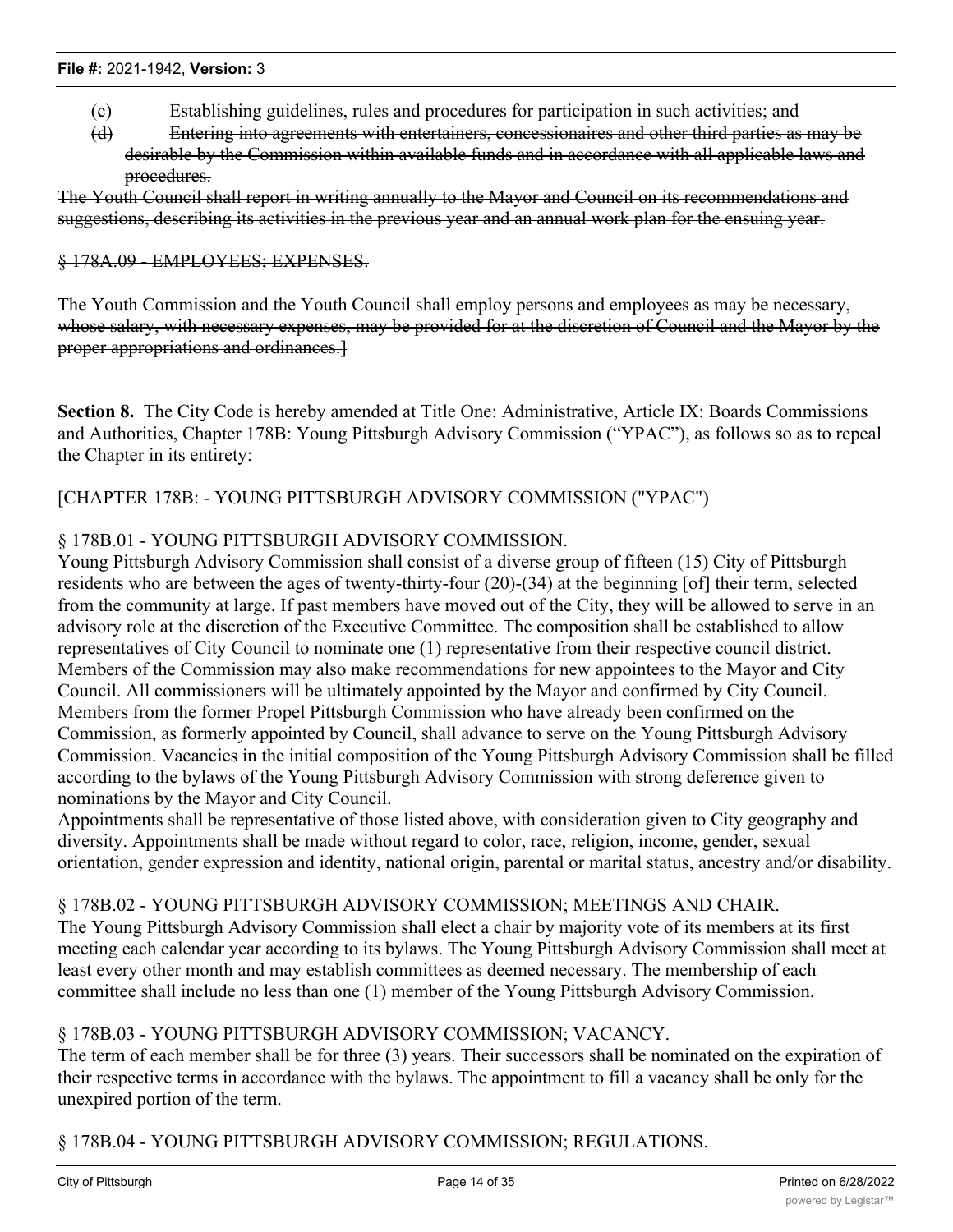- (a) A simple majority of the then-standing commission members shall constitute a quorum.
- (b) The Young Pittsburgh Advisory Commission shall establish regulations for its own organization and procedure consistent with the laws of the commonwealth and of this code.
- (c) Members shall serve without compensation.

# § 178B.05 - YOUNG PITTSBURGH ADVISORY COMMISSION; POWERS AND DUTIES.

The Young Pittsburgh Advisory Commission shall have the responsibility, duty and power to address the needs of young adults and young professionals; to identify or propose the creation of policies and programmatic opportunities; to address those needs and to inform the necessary elected and appointed officials of those needs. As well, the Young Pittsburgh Advisory Commission shall serve as the meaningful voice to ensure that young adults and young professionals are being engaged with the City of Pittsburgh. All City Council Members and the Mayor shall work with the Young Pittsburgh Advisory Commission to develop, facilitate, and advocate for a legislative agenda including policies and programs designed to attract, retain, and engage young Pittsburghers.

#### § 178B.06 - EFFECTIVE DATE.

The chapter shall become effective upon the date the Mayor's signature.]

**Section 9.** The City Code is hereby amended at Title One: Administrative, Article IX: Boards Commissions and Authorities, Chapter 178C: Sustainability Commissions, as follows so as to repeal the Chapter in its entirety:

# [CHAPTER 178C - SUSTAINABILITY COMMISSIONS

# § 178C.01 - SUSTAINABILITY COMMSSION.

The Sustainability Commission shall be created to carry on the duties of the Municipal Working Group of the Green Government Task Force, including overseeing and advancing the strategies outlined in the Pittsburgh Climate Action Plan, as unanimously adopted by Council for implementation by Resolution 0545 of 2008, and signed by the Mayor on August 14, 2008.

#### § 178C.02 - RESPONSIBILITIES.

The responsibilities of the Sustainability Commission shall be to:

- (a) Ensure the adoption of the Pittsburgh Climate Action Plan and any subsequent revisions.
- (b) Serve as a steering commission for the implementation of municipal climate action recommendations.
- (c) Guide the process of revising the plan as needed.
- (d) Make amendments to the plan as needed.
- (e) Propose ordinances to Council relating to sustainability.

#### § 178C.03 - MEMBERSHIP.

The Commission shall consist of twelve (12) members. The positions shall be filled as follows:

- (a) One (1) member shall be the Sustainability Coordinator.
- (b) One (1) member shall be the Energy and Utilities Manager.
- (c) One (1) member shall be the Recycling Supervisor.
- (d) One (1) member shall be the Urban Forester.
- (e) One (1) member shall be a member of the Council appointed by the Council President.
- (f) One (1) member shall be a member of the Department of Finance.
- (g) One (1) member shall be a member of the Department of Public Works.
- (h) One (1) member shall be a member of the Bureau of Building Inspection.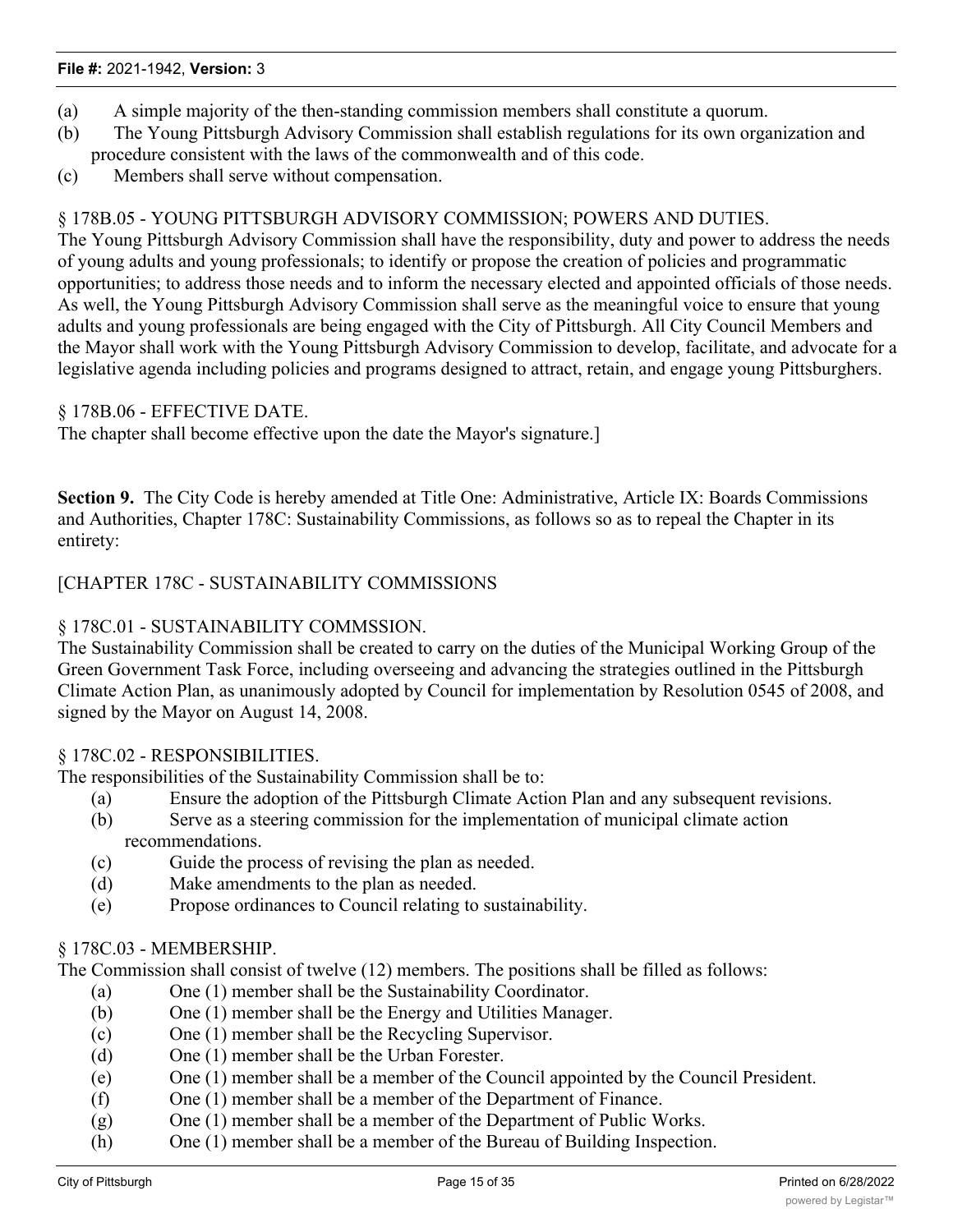- (i) One (1) member shall be from the Department of City Planning.
- (j) One (1) member shall be from the Mayor's Office.
- (k) One (1) member shall be from the Department of Human Resources and Civil Service.
- (l) One (1) member shall be from the Department of Mobility and Infrastructure

#### § 178C.04 - TERMS.

(a) The Sustainability Coordinator, Energy and Utilities Manager, Recycling Supervisor, and Urban Forester shall be Commission members for as long as they hold those positions.

(b) All other members shall serve a term of five (5) years.

#### § 178C.05 - VACANCIES.

If a vacancy should arise, a replacement will be found according to the membership requirements. A replacement will serve out the remainder of the predecessor's term.

§ 178C.06 - OFFICERS.

- (a) The Chairperson of the Commission shall be the Sustainability Coordinator.
- (1) The Chairperson shall be responsible for calling meetings to order and scheduling the meetings.
- (b) The Vice Chairperson of the Commission shall be the Energy and Utilities Manager.
	- (1) In the event that the Chairperson is unavailable, the Vice Chairperson will be responsible for calling meetings to order.
- (c) Any other officers of the Sustainability Commission shall be elected by the Commission.

#### § 178C.07 - MEETINGS.

An official meeting of the Sustainability Commission cannot be called to order without the establishment of a quorum of six (6) members.

- (a) There shall be at least one (1) meeting of the Commission every quarter of the year.
- (b) Additional Meetings.
	- (1) The Chairperson shall decide if an additional meeting is necessary.
	- (2) Twenty-four-hour notice must be given before an additional meeting takes place.]

**Section 10.** The City Code is hereby amended at Title One: Administrative, Article IX: Boards Commissions and Authorities, Chapter 178D: Pittsburgh Education Commission as follows so as to repeal the Chapter in its entirety:

[CHAPTER 178D: - PITTSBURGH EDUCATION COMMISSION

# § 178D.01 - PITTSBURGH EDUCATION COMMISSION.

The Pittsburgh Education Commission shall be created to carry on the duties of Mayor William Peduto's Education Task Force, including overseeing the implementation of recommendations published by the Task Force in its report in five (5) key areas relevant to education in the City of Pittsburgh - public safety, out-ofschool time programming, community schools, school funding, and marketing the City schools - and the formation and implementation of new recommendations made by the Commission in the five (5) specified areas and others as determined by a majority of the Commission.

# § 178D.02 - RESPONSIBILITIES AND POWERS.

The responsibilities and powers of the Pittsburgh Education Commission shall be to:

- (1) Oversee the implementation of policy recommendations made by the Education Task Force.
- (2) Continue to find areas of collaboration between the City of Pittsburgh, the Pittsburgh School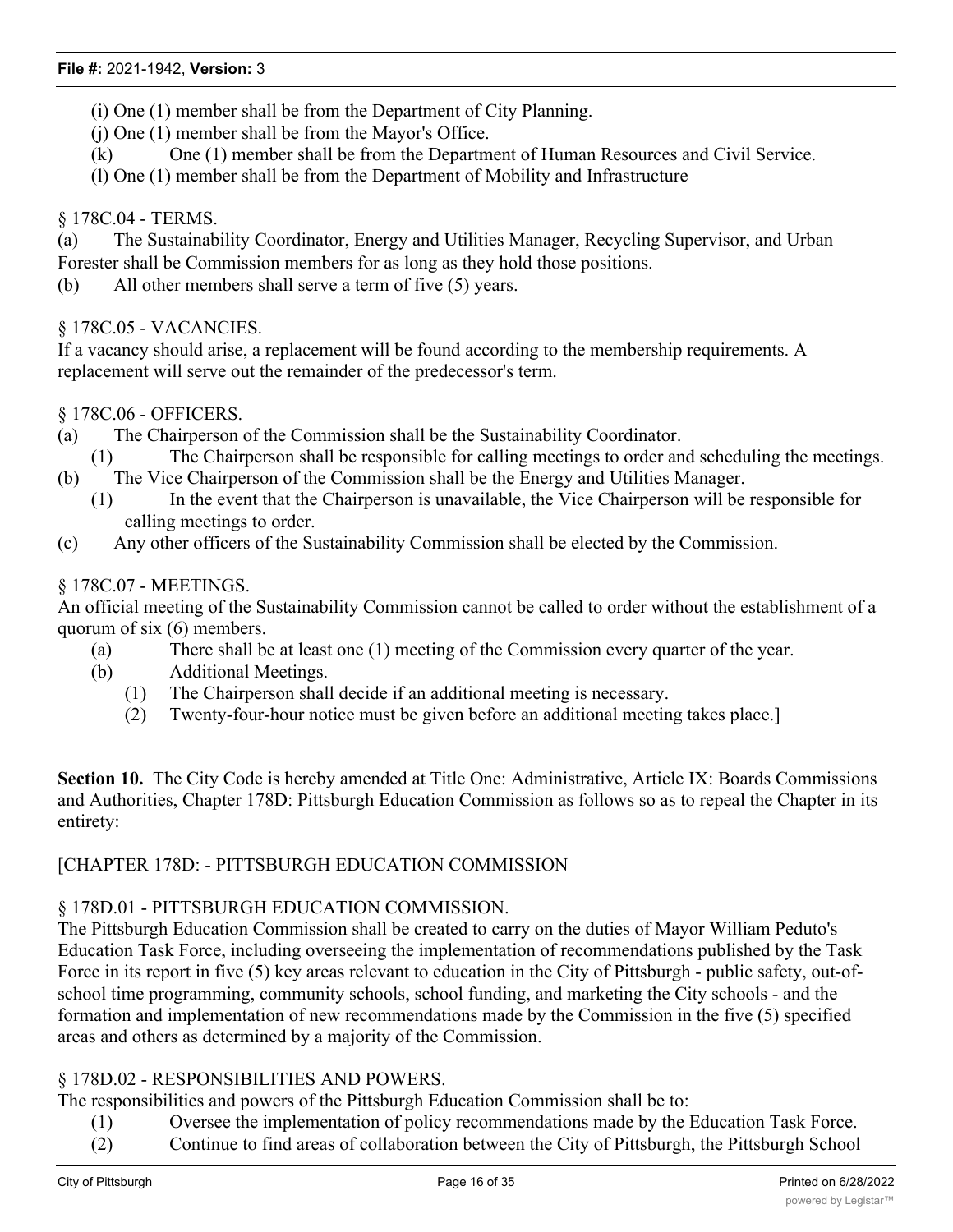District, and other relevant organizations and institutions on the five (5) areas identified by the Task Force and others decided upon by a majority of the Commission.

- (3) Create subcommittees based off of the five (5) areas identified by the Education Task Force public safety, out-of-school time programming, community schools, school funding, and the marketing of the City schools - and others at the suggestion of the Mayor, City Council, or the Board of Education and are agreed upon by a majority of the Commission.
- (4) Inform the Mayor, City Council, the Board of Education, and other relevant organizations and institutions on recommendations formed by the Commission in an annual report.

# § 178D.03 - MEMBERSHIP.

The Commission shall consist of twenty-two (22) members appointed by the Mayor. The positions shall be filled as follows:

- (1) Three (3) members from the Pittsburgh School Board: one (1) member being the Government Relations Subcommittee Chairperson, and at least one (1) member shall be a minority.
- (2) Three (3) members from the Pittsburgh Federation of Teachers: one (1) shall be a current teacher, and one (1) shall be a current guidance counselor or social worker, both being from geographically diverse schools and are employed by the Pittsburgh Board of Education.
- (3) One (1) member from the Pittsburgh School District.
- (4) One (1) member representing charter schools in the City.
- (5) One (1) member representing private schools in the City.
- (6) One (1) member from the Mayor's Office.
- (7) Four (4) members from City Council: at least one (1) member shall be a minority.
- (8) Three (3) members from public education advocacy groups: one (1) member shall be from a special education advocacy group, and at least one (1) member shall be a minority.
- (9) Four (4) members from the community-at-large: at least one (1) member shall be from a minority community, one (1) member shall be a current parent, and at least one (1) member shall be from the faith-based community.
- (10) One (1) student of Pittsburgh Public Schools and shall be from a geographically diverse school.

# § 178D.04 - TERMS.

All members shall serve a term of four (4) years and are eligible for reappointment.

#### § 178D.05 - VACANCIES.

If a vacancy should arise, a replacement will be found according to the membership requirements and will be appointed by the Mayor to serve out the remainder of the predecessor's term.

#### § 178D.06 - OFFICERS.

- (a) Within thirty (30) days of the appointments of all members of the Commission, the Commission shall convene to elect a chairperson by a roll call vote of the majority of the members of the Commission in attendance.
	- (1) The Chairperson shall be responsible for calling meetings to order, according to Robert's Rules of Order, the facilitation of the meeting, and the scheduling of the meetings.
- (b) The Commission may also elect a vice-chairperson and other board officers as needed by a roll call vote of the majority of the members of the Commission in attendance.
	- (1) In the event that the Chairperson is unavailable, the Vice-Chairperson or the highest ranked officer in attendance will be responsible for calling the meeting to order and facilitating the meeting.
- (c) Subcommittees may elect a chairperson, vice-chairperson, and other officers as needed by a roll call vote of the majority of the members of the respective subcommittee.
- (d) The Chairperson and other elected officers shall serve in their elected positions for the remainder of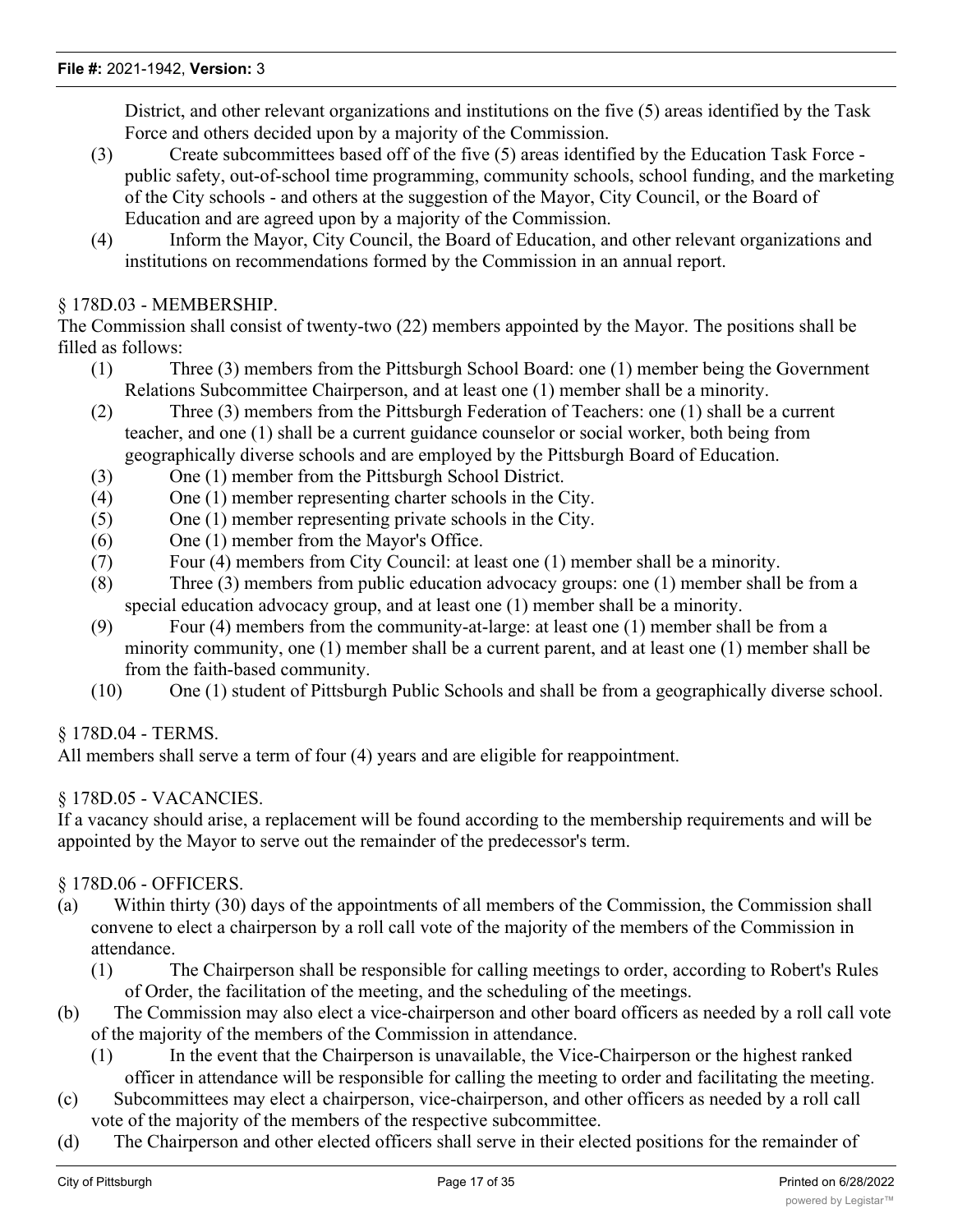their appointed terms.

(1) A vacancy in the position of chairperson or any officer shall be filled by a roll call vote of the majority of members of the Commission in attendance of the first meeting after the vacancy occurs.

# § 178D.07 - MEETINGS.

An official meeting of the Pittsburgh Education Commission cannot be called to order without the establishment of a quorum of twelve (12) members.

- (1) There shall be at least one (1) meeting of the Commission every quarter of the year.
- (2) Subcommittees will meet on a basis decided upon by a majority of members on each respective Subcommittee.
- (3) Additional Meetings:
	- a. The Chairperson shall decide if an additional meeting is necessary.
	- b. Forty-eight (48) hours' notice must be given before an additional meeting takes place.]

**Section 11.** The Pittsburgh City Code is hereby amended at Title One: Administrative, Article IX: Boards, Commissions and Authorities, Chapter 179B: Fair Representation in Appointments to Boards, Authorities, and Commissions, as follows so as to repeal the Chapter in its entirety:

#### [CHAPTER 179B: - FAIR REPRESENTATION IN APPOINTMENTS TO BOARDS, AUTHORITIES, AND **COMMISSIONS**

#### § 179B.01 - INTENT.

It is the intent of the Council to:

- (1) Establish standard procedures for appointing members to City related boards, authorities, and commissions to encourage fair representation that is reflective of the diversity of City residents.
- (2) Create a means that is readily available to the public, primarily on the City's website, to centrally house and disseminate all public information regarding City related authorities, boards, and commissions.
- (3) Provide for a comprehensive listing of all City related boards, authorities, and commissions, listing:
	- a. All governing documents including, but not limited to, enabling legislation, charters, and/or bylaws for said organization.
	- b. The name of persons appointed to said organizations, business address, effective date of appointment, and expiration of said term.
- (4) Create a means to solicit and maintain a list of citizens who express an interest in public service by making themselves available for consideration for appointment to such boards, authorities, and commissions.

#### § 179B.02 - PUBLIC LISTING OF ALL CITY RELATED BOARDS, AUTHORITIES, AND COMMISSIONS.

- (1) The Mayor of the City of Pittsburgh will develop and maintain a listing of all City related boards, authorities, and commissions, which will include:
	- (a) Governing documents, including, but not limited to, enabling legislation, governing charter, and/or bylaws for said organizations.
	- (b) A listing of the name of persons serving on each board, authority, and commission, business address, effective date of appointment and date of the expiration of the term of the appointment.
	- (c) A list of who makes the appointment for each seat on each board, authority, and commission.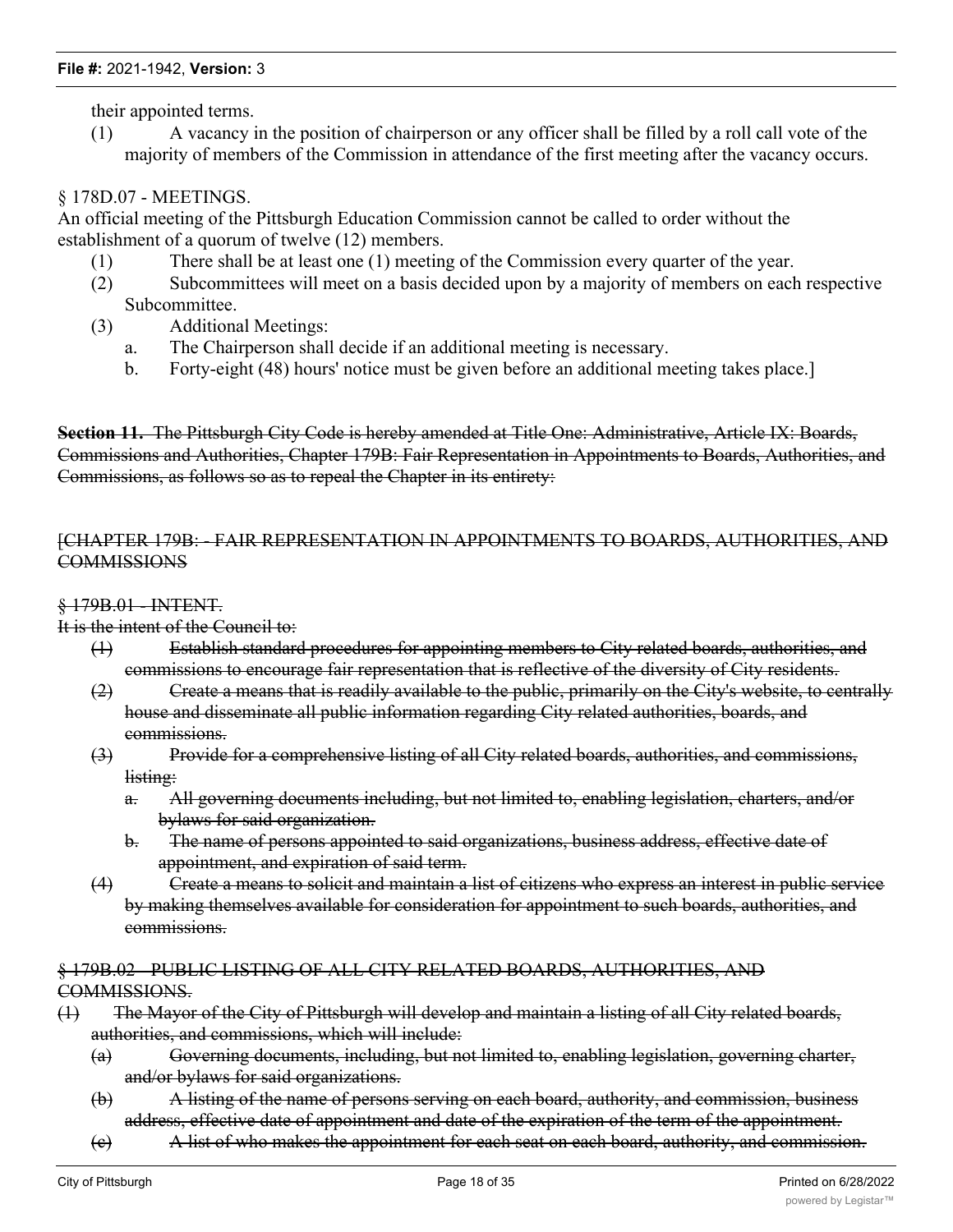- (d) Any residency requirements for each seat on each board, authority, and commission.
- (e) Whether there is any compensation and/or reimbursement for each seat on each board, authority, and commission.
- (f) A calendar of scheduled meetings and/or any scheduled special meetings of said organizations, noting the time and place of said meetings.

This information should be made available by request at the Mayor's Office.

- (2) The Mayor of the City of Pittsburgh will develop and maintain a database of the age, sex, zip code, and optional demographic information, including race, sexual orientation, and disability, of:
	- (a) Each individual that submits an application for a City board, authority, or commission and
	- (b) Each appointee to all City boards, authorities, and commissions.

This information shall be tabulated in the aggregate for each board, authority, and commission, and made public via a report to City Council on an annual basis.

#### § 179B.03 - PUBLIC ACCESS TO INFORMATION.

- (1) The Department of City Information Systems will develop and maintain a "Boards, Authorities, and Commissions" page on the City website, with information on all City related boards, authorities, and commissions. The website should include:
	- (a) A comprehensive alphabetical list of all City boards, authorities, and commissions with links to individual pages for each board, authority, and commission.
	- (b) A link to this policy.
	- (c) All current vacancies and positions that are scheduled to become vacant in the next sixty (60) days on any board, authority, or commission.
	- (d) A link to an online and downloadable application.
- (2) The Department of City Information Systems will develop and maintain individual webpages for each City board, authority, and commission with information about each board, authority, and commission. Each website should include:
	- (a) Governing documents, including, but not limited to, enabling legislation, governing charter, and/or bylaws for said organizations.
	- (b) A listing of the name of persons serving on each board, authority, and commission, effective date of appointment and date of the expiration of the term of the appointment.
	- (c) A list of who makes the appointment for each seat on each board, authority, and commission.
	- (d) A calendar of scheduled meetings and/or any scheduled special meetings of said organizations, noting the time and place of said meetings.

#### § 179B.04 - APPLICATIONS.

- (1) The Office of the Mayor, assisted by other departments as necessary, will develop a single standardized application form to be submitted by all applicants for any board, authority, or commission for which an applicant seeks consideration. The information provided by the applicant will be used to track efforts to receive committee balance. The City will keep all applications on file for at least one (1) year.
- (2) The Office of the Mayor, assisted by other departments as necessary, will make applications available to all interested citizens by creating an online application form, by posting a printable application on the City webpage, and by making an application available upon request at the Mayor's Office.

#### § 179B.05 - APPOINTMENTS.

- (1) The Mayor and City Council should consult the database for all applicants who have expressed interest in serving on a board, authority, or commission. Any ex-officio membership requirements of a board, authority, or commission are exempted from this Section.
- (2) City Council should not renew the appointment of any nominee who has already served two (2) consecutive terms on any board, authority, or commission and should not serve on more than two (2)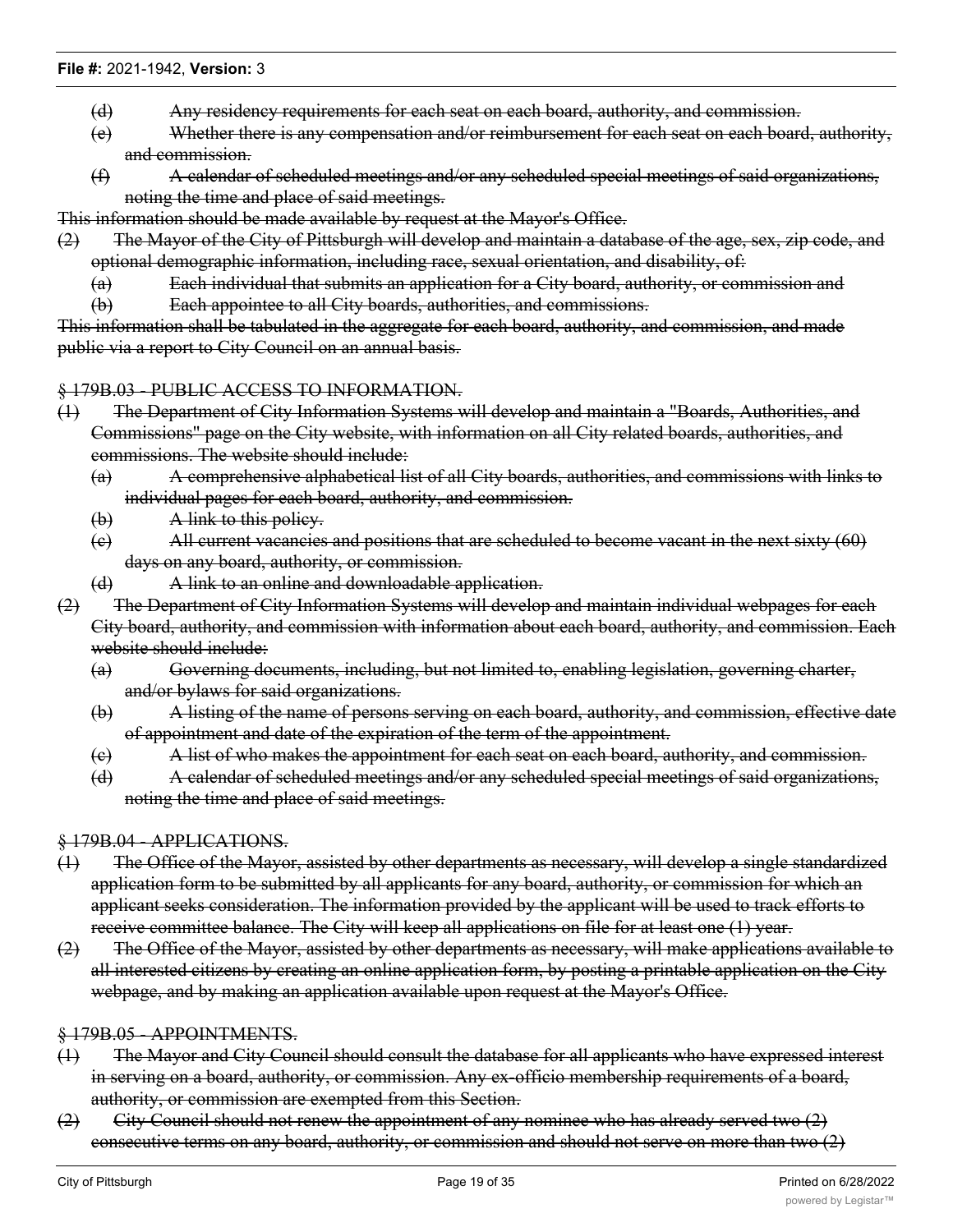boards, authorities, or commissions at a time.

(3) City Council will only consider nominees for a board, authority, or commission after consulting applicant database.

# § 179B.06 - RENEWAL.

All aforementioned information relating to City boards, authorities, and commissions will be updated on an annual basis.

#### § 179B.07 - SEVERABILITY.

If any provision of this Ordinance shall be determined to be unlawful, invalid, void, or unenforceable, then that provision shall be considered severable from the remaining provisions of this Ordinance, which shall be in full force and effect.]

**Section 12.** The City Code is hereby amended at Title One: Administrative, Article IX: Boards, Commissions and Authorities, Chapter 179D: Records Management Advisory Commission, Section 179D.04: Establishment of Archive Police, as follows so as to repeal the Section in its entirety:

#### CHAPTER 179D: - RECORDS MANAGEMENT ADVISORY COMMISSION

#### [§ 179D.04 - ESTABLISHMENT OF ARCHIVE POLICY.

The City shall establish policies on archiving based on the following process:

- (a) Each department shall conduct a survey of records.
- (b) The Commission will work with members of the archive and preservation communities to establish best practices for archive plans.
- (c) The Commission will establish broad guidelines to be applied across all departments.
- (d) Department Representatives will work to establish archive plans.
- (e) Department archive plans will be brought to the Commission for review for possible amendments and approval.
- (f) The Commission will submit approved archive plans to City Council to be read and filed.
- (g) The Commission will provide annual reports to the Mayor, City Controller, and City Council on the progress of archive plans.]

**Section 13.** The City Code is hereby amended at Title One: Administrative, Article IX: Boards, Commissions and Authorities, Chapter 179E: Establishment of Advisory Board on Entrepreneurship and Startups, as follows so as to repeal the Chapter in its entirety:

# [CHAPTER 179E: - ESTABLISHMENT OF ADVISORY BOARD ON ENTREPRENEURSHIP AND **STARTUPS**

# § 179E.01 - MEMBERSHIP.

A. A Six (6)-member Steering Committee shall be appointed by City Council. This Steering Committee shall work to recommend nominees to the Advisory Board in accordance with § 179E.01 (B) and submit said recommendations to City Council for appointment.

1. The Steering Committee shall be charged with creating rules and regulations for its operations and procedures of reviewing the credentials of parties interested in serving on the Advisory Board.

- 2. Members of the Steering Committee shall serve as full members of the Advisory Board.
- 3. Upon achieving full membership of the Advisory Board, the Steering Committee shall dissolve.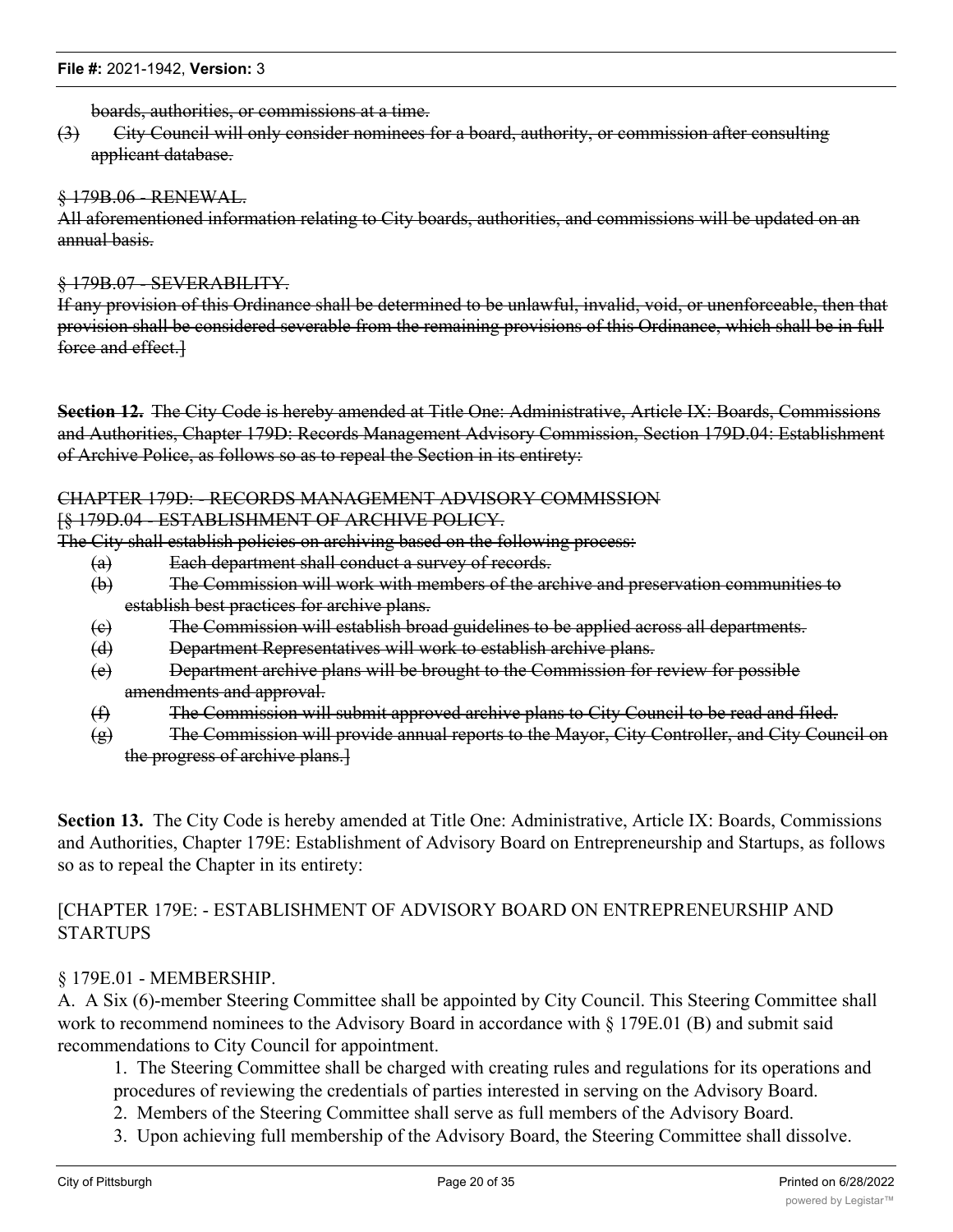a. Individuals appointed to the Steering Committee shall still serve as members of the Advisory Board for the duration of their term.

b. Upon achievement of full membership and the dissolving of the Steering Committee, the full membership of the Advisory Board shall subsequently work to recommend nominees to the Advisory Board in accordance with § 179E.01 (B) and submit said recommendations to City Council for appointment as necessary.

B. The full membership of the Advisory Board on Entrepreneurship and Start-ups shall be appointed by City Council upon recommendation of the Steering Committee or Advisory Board, as appropriate, and shall include the following members:

1. One (1) representative of the Urban Redevelopment Authority.

2. One (1) representative of a business working in the field of green technology.

3. One (1) representative of a veteran-owned business within the City of Pittsburgh.

4. Two (2) representatives of women- and/or minority-owned business enterprises within the City of Pittsburgh.

5. Two (2) members of the restaurant and/or food service community currently working in the industry within the City of Pittsburgh.

6. Three (3) representatives of the university community, representing the colleges and universities within the City of Pittsburgh.

7. Five (5) representatives of businesses, start-ups, entrepreneurial ventures, or related organizations throughout the City of Pittsburgh.

C. Members shall serve for a term of four (4) years or until successors are confirmed and qualified.

D. All members of the Advisory Board must be residents of the City of Pittsburgh.

E. The purpose of this Advisory Board is to provide recommendations and reviews to the Mayor and City Council of policies and regulations affecting business and economic development in the City of Pittsburgh.

F. Members of organizations whose services are needed to augment the work of the Advisory Board shall be invited by the Advisory Board to serve on an ad hoc basis, in committees, to address current issues.

#### § 179E.02 - MEETINGS AND CHAIR.

A. Within sixty (60) days of the appointment of the Steering Committee, the Steering Committee shall convene to begin the process of soliciting additional members so as to comply with Section 179E.01B.

B. Within sixty (60) days of the confirmation of the appointments of all members of the Advisory Board, the Advisory Board shall convene to elect a chairperson by a roll call vote of the majority of the members of the Advisory Board in attendance.

C. The Advisory Board may also elect a vice-chair and other board officers, as needed.

D. The chairperson so elected shall serve for the remainder of the calendar year and for the following calendar year. Thereafter, an election shall be held in November of the second year, and the newly elected chair shall begin serving at the following January meeting and shall serve for two (2) calendar years.

E. A vacancy in the position of chairperson of the Advisory Board shall be filled by a roll call vote of the majority of the members of the Advisory Board in attendance. The person selected shall serve temporarily until the end of the calendar year, with an election held in November, so that a duly elected chair will begin to serve on January 1 of the subsequent calendar year for a complete two-year term.

F. If an election for chairperson is not held, the last person holding the position of chairperson will act in that capacity until a successor is appointed.

G. The Advisory Board shall meet quarterly, at a minimum, at a time and place designated by the Advisory Board chairperson.

H. The Advisory Board shall distribute its agendas and minutes to the Mayor and to City Council.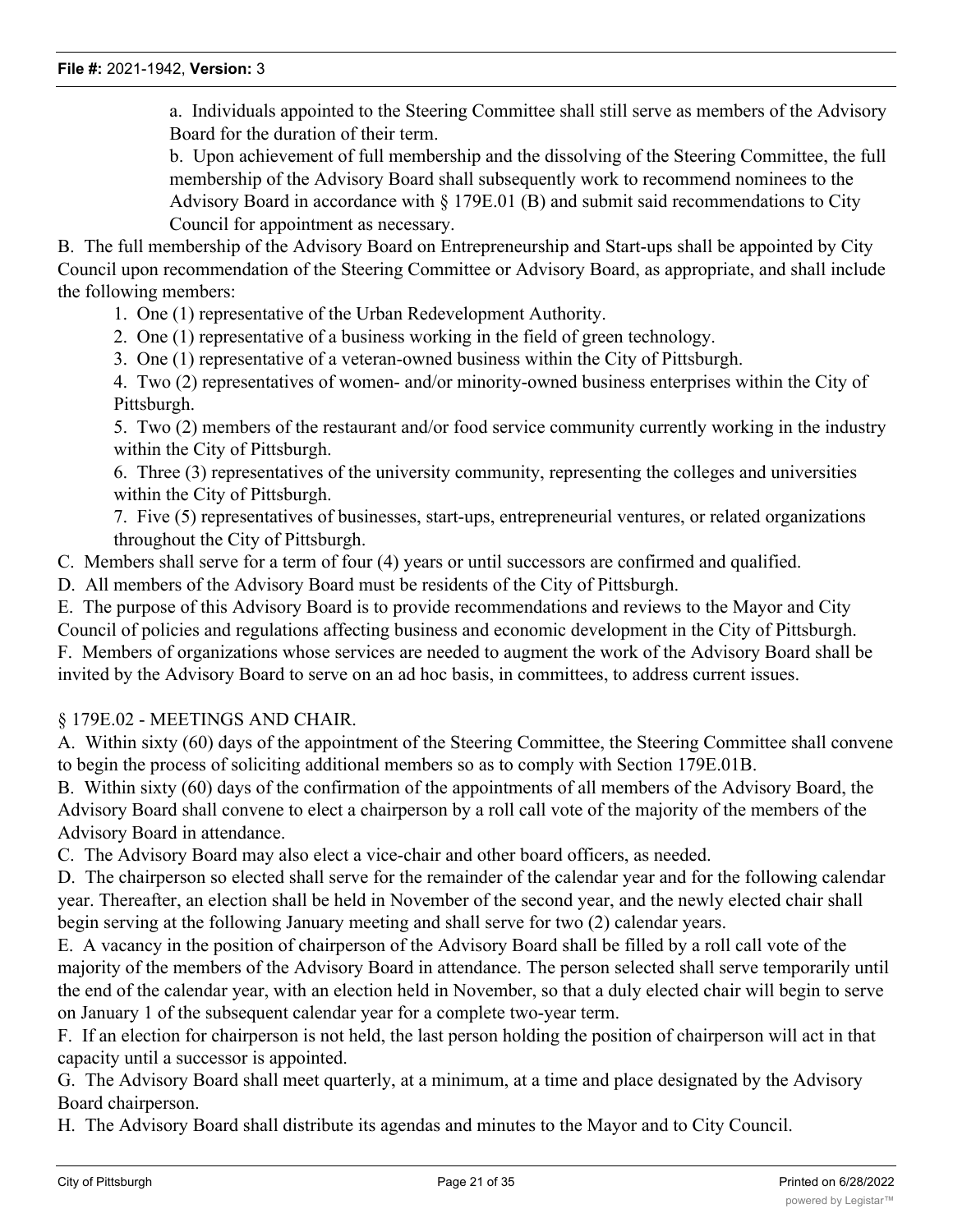#### § 179E.03 - VACANCY.

Should any vacancy occur, it shall be filled by City Council for the unexpired term.

§ 179E.04 - Regulations.

A. A simple majority of the then-standing Advisory Board members shall constitute a quorum, which shall be required for any official meetings to be conducted. A simple majority vote of those present at any meeting is sufficient for any official action.

B. The Advisory Board shall establish rules and regulations for its own organization and procedures consistent with this Chapter, as it deems necessary to implement this Chapter.

C. Members shall serve without compensation.

#### § 179E.05 - POWERS AND DUTIES.

A. Activities of the Advisory Board may include, but are not limited to:

1. Develop strategies to promote targeted growth opportunities in business districts through the City of Pittsburgh.

2. Provide review of laws, regulations, and policies that impact the business environment.

3. Provide policy recommendations on municipal issues relevant to businesses, including zoning, permitting, community resources, and other related areas.

4. Serve as a liaison between new entrepreneurs, small business owners and startups by acting as an interface with municipal government.

5. Work with the City of Pittsburgh to identify and work with potential strategic partners for advance of business and economic development opportunities.

6. Advise the City of Pittsburgh on the development of strategies to promote affordable incubation spaces or similar lodging for new businesses.

B. The Advisory Board shall submit, at a minimum, a yearly report to the Mayor and City Council detailing its activities of the past year and planned activities of the coming year.

C. The Advisory Board shall, at a minimum, meet yearly with the City of Pittsburgh's Equal Opportunity Review Commission to review topics such as, but not limited to:

- 1. Contracting practices.
- 2. Employment opportunities for women and minorities.

#### § 179E.06 - EFFECTIVE DATE.

This chapter shall become effective upon signature by the Mayor of the enabling legislation.]

**Section 14.** The Pittsburgh City Code is hereby amended at Title One: Administrative, Article IX: Boards, Commissions and Authorities, Chapter 179F: Advisory Board on Bicycle Infrastructure, as follows so as to repeal the Chapter in its entirety:

#### [CHAPTER 179F. - ADVISORY BOARD ON BICYCLE INFRASTRUCTURE

#### § 179F.01 - PURPOSE.

The Advisory Board on Bicycle Infrastructure is hereby established to draft policies and procedures for installing bicycle infrastructure and to review proposed plans prior to installing bicycle lanes in the City of Pittsburgh.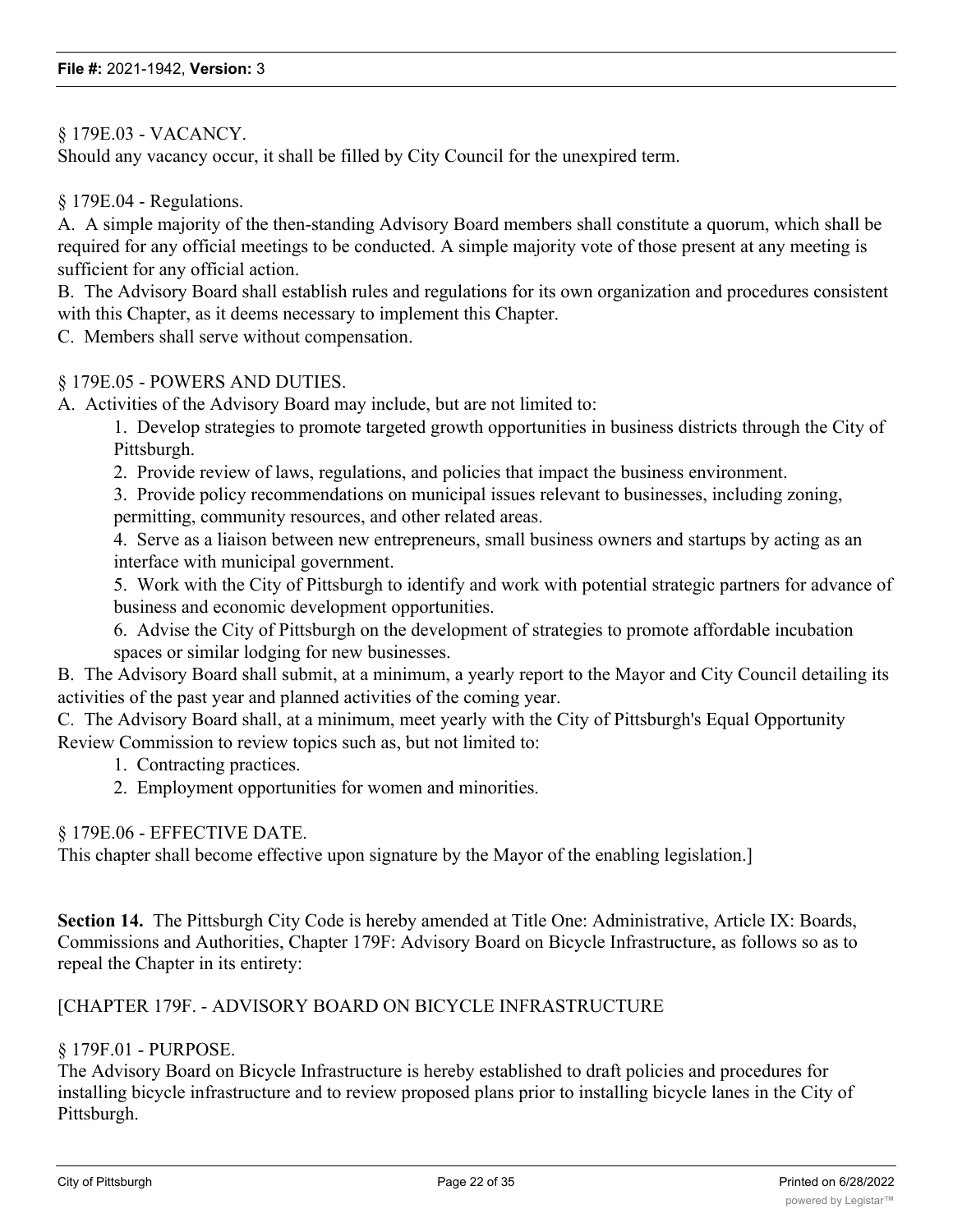#### § 179F.02 - ADVISORY BOARD MEMBERSHIP.

- (a) The Advisory Board shall consist of a maximum of thirteen (13) members, with a majority of the members of the Board being residents of the City of Pittsburgh.
- (b) The members of the Advisory Board shall be appointed by the Mayor and confirmed by Council and shall include the following:

City of Pittsburgh Director of Mobility and Infrastructure; City of Pittsburgh Bike Pedestrian Coordinator; Representative from the City County Task Force on Disabilities; City of Pittsburgh Director of Planning or designee; City of Pittsburgh Director of Public Works or designee; Representative from City of Pittsburgh Bureau of Police; Director of Parking Authority or designee; Representative from Port Authority; Two (2) representatives from the business community;

- Two (2) representatives from bicycle advocacy organizations.
- (c) One (1) additional member may be appointed by the Mayor and confirmed by Council.

#### § 179F.03 - MEETINGS AND CHAIR.

- (a) Within sixty (60) days of the confirmation of the appointments of all members of the Board, the Board shall convene to elect a chairperson by a roll call vote of the majority of the members in attendance. The chairperson must be a City of Pittsburgh resident.
- (b) The Board may also elect a vice-chair and other Board officers, as needed.
- (c) The chairperson so elected shall serve for the remainder of the calendar year and for the following calendar year. Thereafter, an election shall be held in November of the second year, and the newly elected chair shall begin serving at the following January meeting and shall serve for two (2) calendar years.
- (d) A vacancy in the position of chairperson of the Board shall be filled by a roll call vote of the majority of the members in attendance. The person so selected shall serve temporarily until the end of the calendar year, with an election held in November, so that a duly elected chair will begin to serve on January 1 of the subsequent calendar year for a complete two-year term.
- (e) If an election for chairperson is not held, the last person holding the position of chairperson will act in that capacity until a successor is appointed and qualified.
- (f) The Advisory Board shall meet bi-monthly, or as needed, at a time and place designated by the Board chairperson.
- (g) Seven (7) members of the Board shall constitute a quorum for the transaction of business and a simple majority vote of those present at any meeting is sufficient for any official action.

#### § 179F.04 - POWERS AND DUTIES OF THE ADVISORY BOARD.

- (a) To create policy and procedures for both the process of developing better and safer bicycle infrastructure and design guidelines within six (6) months of the effective date of Chapter 179F.
- (b) To provide safe routes to schools, businesses and neighborhoods.
- (c) To have an inclusive process for all stakeholders.
- (d) To work closely with the Bicycle and Pedestrian Coordinator for PennDOT and attempt to work closely with Philadelphia to establish State and National best practices for bicycle infrastructure in order to give Pittsburgh a voice in the State code.
- (e) To coordinate communication among neighborhood organizations by having a or presenting at a regular community meeting with the primary local community group at least forty-five (45) days prior to the beginning of installation of said bicycle infrastructure.
- (f) To coordinate a meeting with council members at least forty-five (45) days prior to installation of said bicycle infrastructure.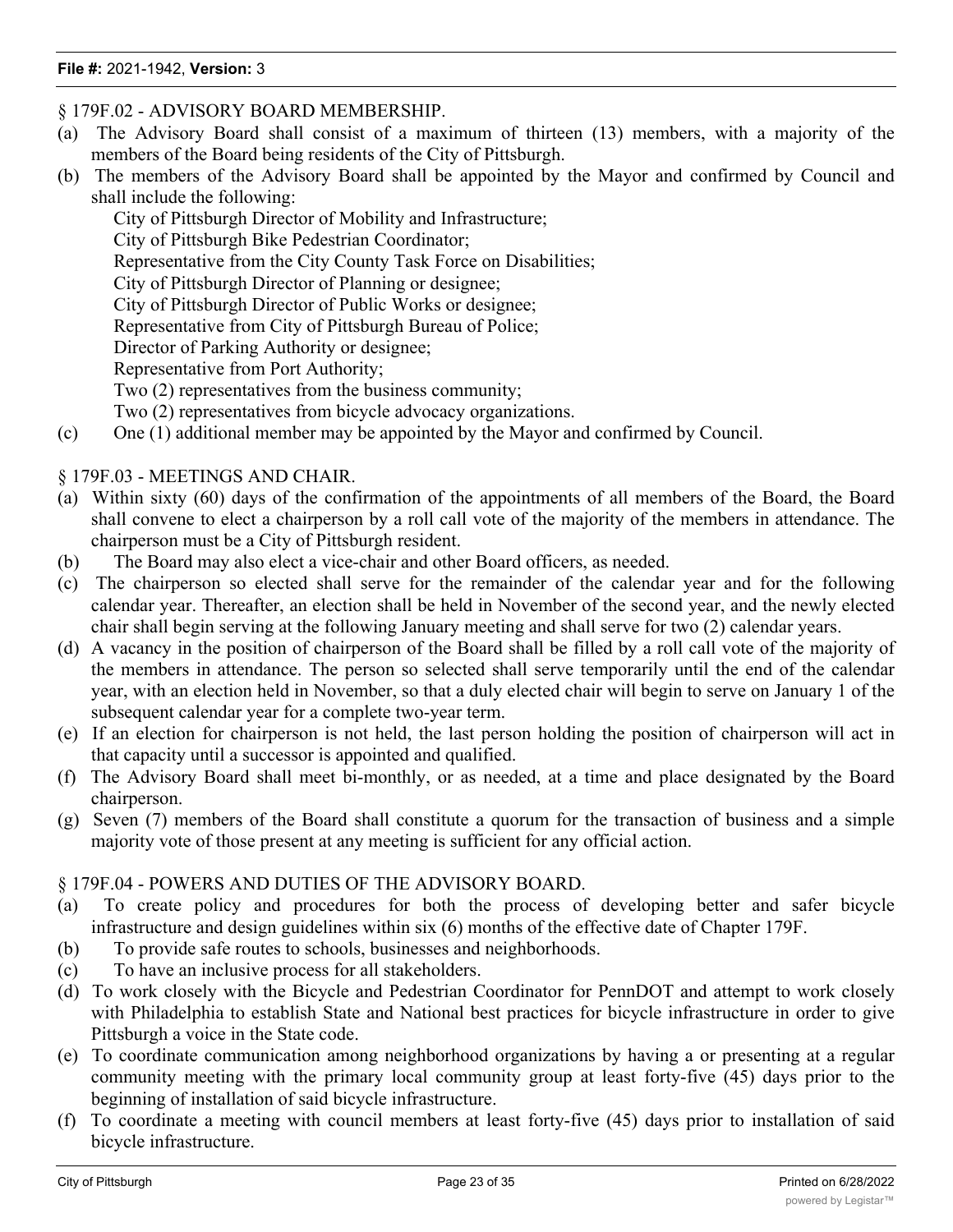- (g) To establish communication with City departments and officials.
- (h) To facilitate collaboration between community groups, residents and City government to reach the most effective solutions.
- (i) Council will re-evaluate the responsibilities of the Advisory Board and take any appropriate actions if necessary, three (3) months after the first meeting of the Complete Streets Commission.

#### § 179F.06 - EFFECTIVE DATE.

This Chapter shall become effective thirty (30) days after the enactment of this legislation.]

**Section 15.** The City Code is hereby amended at Title Two: Fiscal, Article V: Special Funds, Chapter 233: Sinking Fund Commission, as follows so as to repeal the chapter in its entirety:

# [CHAPTER 233: - SINKING FUND COMMISSION

# § 233.01 - CREATION.

The Sinking Fund Commission shall consist of five (5) persons appointed by the Mayor subject to the approval of Council. Those members first appointed shall serve for terms of one (1), two (2), three (3), four (4) and five (5) years. Thereafter, the term of office shall be five (5) years. A member shall hold office until his successor has been appointed. All vacancies for unexpired terms shall be filled by appointment in the manner set forth above.

# § 233.02 - GENERAL AUTHORITY.

There shall be a Sinking Fund Commission which is authorized, empowered and required:

(a) To meet at stated intervals, and receive from the City Treasurer a report of the

moneys in his or her hands due the sinking funds, from whatever source the same may arise.

(b) To cause the income or amounts so reported to be invested as quickly as possible in the bonds and other securities of the city, Commonwealth or the United States.

(c) To report their proceedings and the condition of their funds to Council annually, on the second Monday of January, and at other times as Council may require.

(d) To keep minutes of their proceedings and the transactions of their business, and cause the same to be recorded in a book kept for that purpose.

(e) To collect the interest accruing from all investments, and receipts therefor, and deposit the same in the City Treasury to the credit of the several sinking funds to which the same may belong.

(f) To cause all bonds purchased by it, or which may be under its control, to be registered in the name of the particular Sinking Fund for which purchased, and stamped across the face with the words "Sinking Fund Commission of the City of Pittsburgh, Pennsylvania."

(g) To deposit with a trust company of its selection all bonds or securities which may, at any time, come into its possession, belonging to or being the property of any of the sinking funds in its charge or under its control. (h) To transfer to the credit of the City Sinking Fund, any balance which may remain to the credit of any sinking fund, after the redemption of all the bonds, to the payment of which such sinking fund is pledged. (i) To do other acts, not herein set forth and not inconsistent herewith, as are recited and prescribed in Article XI of the Act of Assembly entitled, "An Act for the Government of Cities of the Second Class," approved March 7, 1901, as amended by Act of June 27, 1913, P.L. 644 (53 P.S Sec. 22671 et seq.).

# § 233.03 - DEPOSITING FUNDS.

(a) All moneys belonging to the several sinking funds of the City shall be deposited by the City Treasurer in the regularly appointed City depositories, separate and apart from all other moneys in his or her hands, and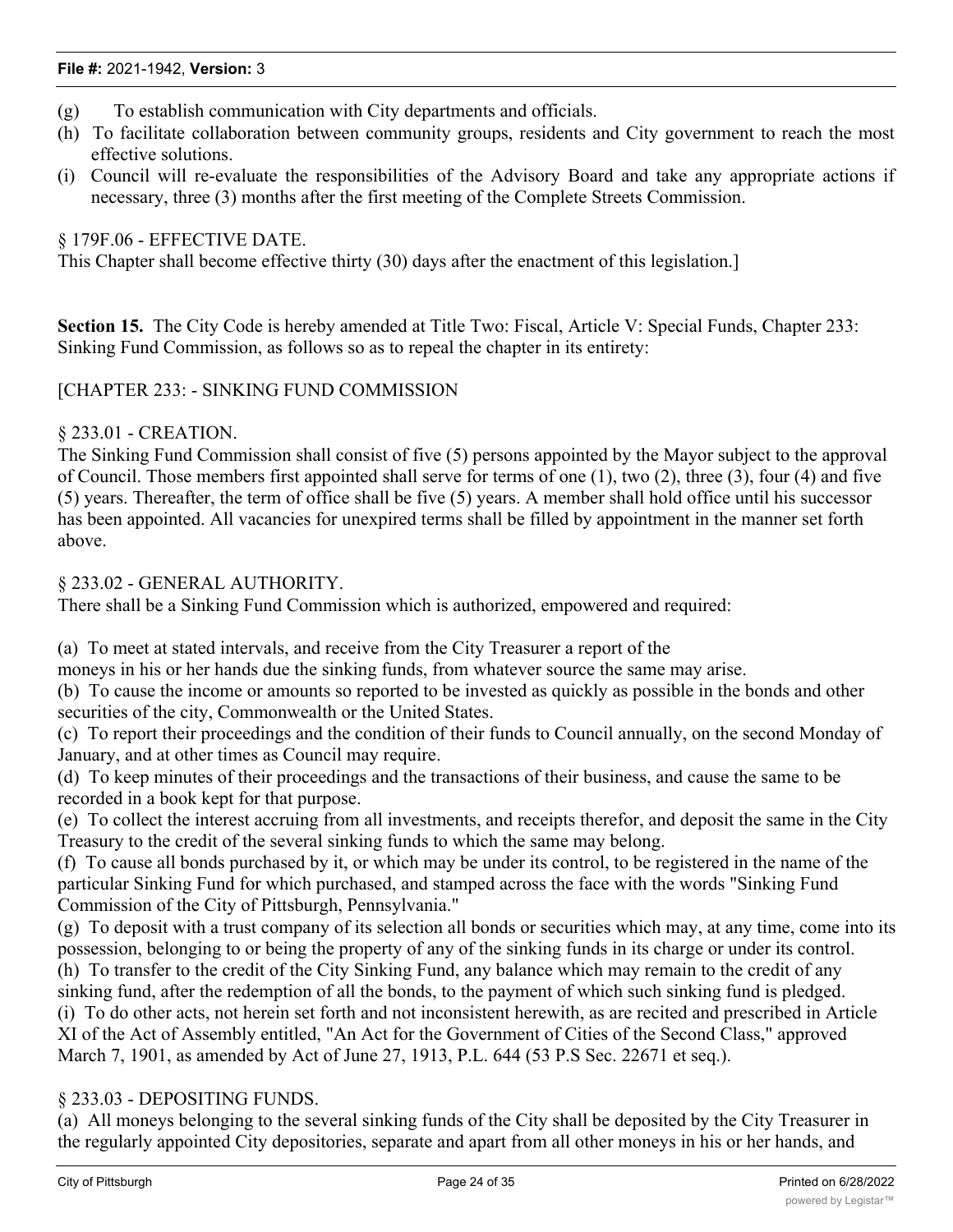shall be used only for the purposes of the trusts to which they belong.

(b) All moneys from the several sinking funds shall not be deposited inconsistent with the City's policy and procedures for investments and deposits in minority and female controlled financial institutions or similar depositories. A copy of the policy and procedures shall be attached to all official notifications, bids or contracts for deposits or investments.

(Ord. 27-1983, eff. 11-7-83)

#### § 233.04 - PURCHASE OF SINKING FUND INVESTMENT BONDS OR SECURITIES.

The Sinking Fund Commission, in purchasing bonds or other securities, as investments for the sinking funds, shall make requisition on the City Controller, by voucher approved by its Chairman or President, and attested by its Secretary, in the usual form of vouchers, for the amount of money required therefor, whereupon the City Controller shall issue his certificate on the City Treasurer for a warrant in payment of the same.

#### § 233.05 - SINKING FUND EXPENSES.

For the purpose of defraying the necessary expenses incurred by the Sinking Fund Commission, in the transaction of its business, it is hereby authorized and empowered to make requisition on the City Controller, by voucher approved by its Chairman or President, and attested by its Secretary, for the sums of money as may be required to pay expenses. The voucher shall give the name of the person to which the same is due and describe the service or labor furnished or done. The City Controller is hereby authorized and directed to issue his or her certificate on the City Treasurer for a warrant in payment of the same.]

**Section 16.** The City Code is hereby amended at Title Two: Fiscal, Article V: Special Funds, Chapter 235: Stimulus Oversight and Reinvestment in New Growth Committee, by repealing the Chapter in its entirety, as follows:

# **[**CHAPTER 235: - STIMULUS OVERSIGHT AND REINVESTMENT IN NEW GROWTH COMMITTEE

#### § 235.01 - PURPOSE.

(a) There shall be a body known as the Pittsburgh Stimulus Oversight and Reinvestment in New Growth Committee ("the Committee"), which shall act solely as an advisory body to Council, with support and advice from the City Controller, in regards to the optimal use of the American Recovery and Reinvestment Act ("ARRA") funds. The Committee will provide accountability and oversight of the City's Stimulus Tracker website, adopt a priority standard, and provide transparency and details on the value of projects on infrastructure, energy, and sustainable employment for Pittsburgh's economy.

#### § 235.02 - COMMITTEE MEMBERSHIP.

(a) The Committee shall have seven (7) members, with the following qualifications:

(b) At least one (1)certified engineer in mechanical or civil engineering with a background in infrastructure or energy, at least one (1)community planner with experience in neighborhood development, at least one (1) economic development specialist with experience in regional job growth, at least one (1) community leader with experience in under-served communities, workforce development, equal access and similar national programs, at least one (1) community leader with experience in worker's rights, workplace safety, wage equality, and labor organization; and at least one (1) certified environmental specialist with experience in green buildings, green jobs and technology

(c) Each member shall submit the name of one (1) City resident to the Mayor and he shall choose five (5) that meet the above criteria

(d) The Mayor shall appoint two (2) at-large members to serve on the Committee. The Mayor's at-large members must also be City residents.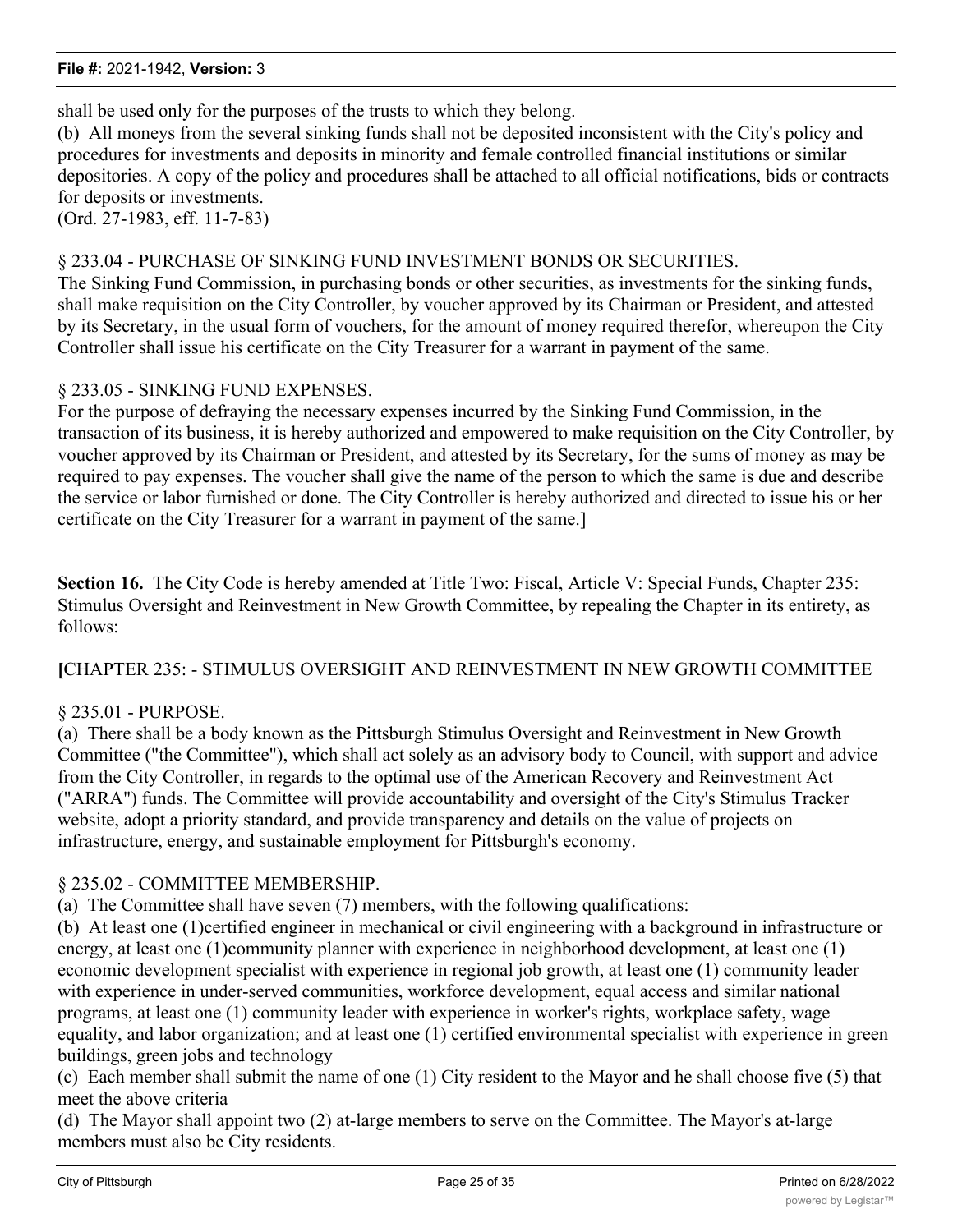(e) Members shall serve for a term of four (4) years. Members' terms shall expire with the terms of their respective Members of Council and terms of at-large members shall expire with the Mayor's term.

(f) No individual while a member of the Committee shall:

- (1) Hold or campaign for any other public office.
- (2) Hold office in any political party or political committee.
- (3) Hold a position of employment or appointment with any municipal government, the

Commonwealth of Pennsylvania or any board or commission formed by the City.

(4) Have a relationship with any company doing business with the city or submitting for work through ARRA.

- (g) All appointed members shall serve without compensation.
- (h) The committee shall represent the diversity of the City.

(i) A chairperson and vice chairperson of the Committee shall be elected by a roll call vote of a majority of the members appointed and voting at the first scheduled meeting of the Committee.

(1) The chairperson so elected shall serve for a term of one (1) year from the date of the chairperson's election. Thereafter, a new chairperson shall be elected by Committee members on the anniversary of the initial Committee meeting.

(2) A vacancy in the position of chairperson and/or vice chairperson of the Committee shall be filled by a roll call vote of a majority of the members appointed and voting at the meeting called for that purpose.

(j) Vacancies on the Committee, whether by reason of resignation or otherwise, shall be filled within thirty (30) days by the Mayor for an at-large member and by City Council for a member nominated by Council. The member appointed to fill such vacancy shall serve for the duration of the vacated term.

(k) Council members shall submit all nominations to the President of Council no later than July 17, 2009 and the Mayor shall submit all final appointments to City Council by July 31, 2009.

#### § 235.03 - RULES AND PROCEDURES.

(a) Any action to be taken by the Committee shall require the concurrence of a simple majority of the members of the Committee present and voting. If action is taken without a quorum being present, any member may, at the next regularly scheduled meeting, request reconsideration of such action.

(b) The Committee shall have the following specific functions:

- (1) Advise Council regarding general policy relating to the expenditure of ARRA funds.
- (2) Report to Council on matters that may constitute violation of this Chapter.

(3) Provide a written advisory position to City Council prior to City Council taking a preliminary vote on the spending of any ARRA funds.

(c) The Committee may appear before Council in accordance with Council's direction and in accordance with its rules in proceedings before Council on matters pertaining to the use of ARRA funds.

(d) The Committee shall report all findings and file all reports with both City Council and the City Controller.

(e) All staff assistance to the Committee shall be provided by the City Controller's office at the discretion of the City Controller.

(f) Minutes of Committee meetings or records of any Committee actions shall be available for public inspection in the office of the City Clerk during normal business hours.

(g) The Committee shall meet at least once every month and as needed to meet all critical deadlines.

(h) All meetings of the Committee shall be open to the public.

(i) The Committee shall receive from each Council Member and the Mayor a list of priorities and needs for the City of Pittsburgh.

# § 235.04 - SUNSET PROVISION.

This Chapter shall require Council to review the Committee and vote to reenact, amend, or eliminate this Committee on or before December 31, 2011.**]**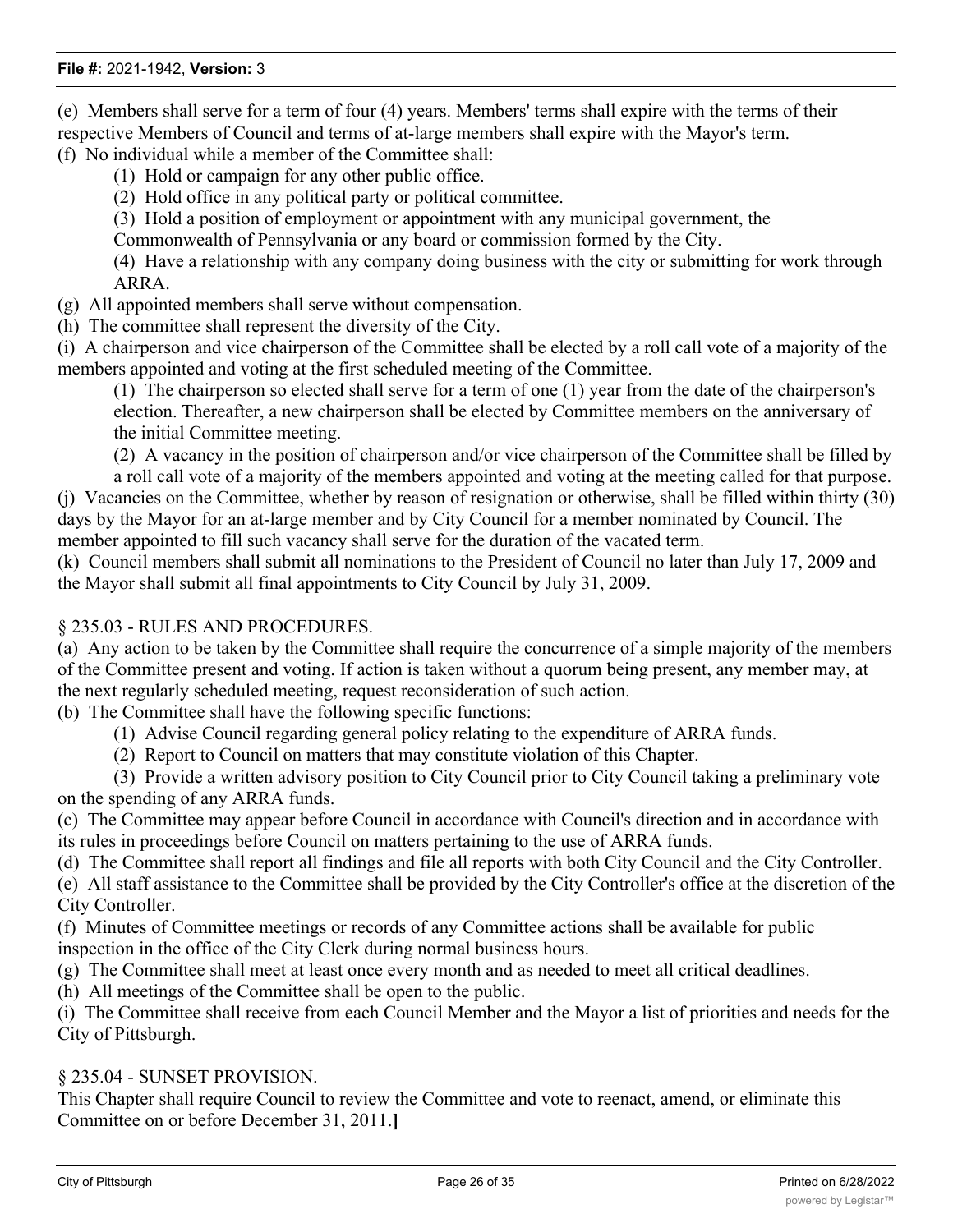**Section 17.** The City Code is hereby amended at Title Four: Public Places and Property, Article II: Telecommunications, Chapter 425: Cable Communications, Section 425.20: Miscellaneous Provisions, subsection (c): Administration of Franchise, as follows:

(c) *Administration of Franchise.* The City shall be responsible for the continued administration of this Chapter and all Franchise Agreements.

(1) The Bureau of Cable for purposes of this Chapter has been established within the Department of Innovation and Performance.

(2) The Director shall act as the representative of the City in all matters pertaining to any cable communications system established in the City. The Director, in his or her capacity pertaining to the Bureau of Cable, shall have the following powers and duties:

(i) Mediating disputes or disagreements between a subscriber and the Franchisee at either's request, following investigation.

(ii) Reviewing and auditing all reports and filings submitted by the Franchisee to the FCC and to the City pursuant to this Chapter.

(iii) Promulgating regulations regarding the construction, reconstruction, operation, maintenance, dismantling, testing or use of the cable communications system established pursuant to an agreement awarding a Franchise in accordance herewith.

(iv) Reviewing all rules and regulations promulgated by the Franchisee or the City regarding cable service and community communications in order to ensure compliance by Franchisee. Copies of rates and rules and regulations, which are hereby declared to be documents of public record, shall be made available by the Director to those who request the same on a cost-per-copy basis.

(v) Conferring and coordinating with the Franchisee on the interconnection of the cable communications system created in accordance herewith with any other communications systems, including but not limited to cable communications systems.

(vi) Retaining consultants' services as authorized by Council in order to ascertain the best use of public facilities and channels of the system and for other consulting services.

(vii) Reporting to Council at Council's request.

**[(viii) Facilitating the activities of the Advisory Committee and providing assistance in its deliberation.]**

**[(ix) Attending regularly scheduled meetings of the Committee and participating thereon as a nonvoting member.]**

**[(x)] (viii)** Performing other duties assigned under the provisions of this Chapter or other legislation hereafter enacted by the Council or other duties as the Mayor assigns.

**[(3) In matters pertaining to increases in basic subscriber rates, installation charges, distribution of facilities and changes in ownership of the agreement awarding a Franchise in accordance herewith, the Director may submit requests he or she receives to the Committee.]**

**[(4)] (3)** The Director shall make his or her recommendations, if any, to the Council and the Mayor concerning such requests within ninety (90) days of the receipt of such requests.

**[(5)] (4)** Council shall take no action on any legislation submitted on the recommendation of the **[Committee or]** the Director pertaining to the cable communications system unless it gives thirty (30) days' notice, in the manner provided by law, of its consideration of such legislation and serves a copy of the notice upon the Franchisee as provided in Section 425.04. The Franchisee shall be an interested party to any hearing conducted with regard to its operation and maintenance of a cable communications system.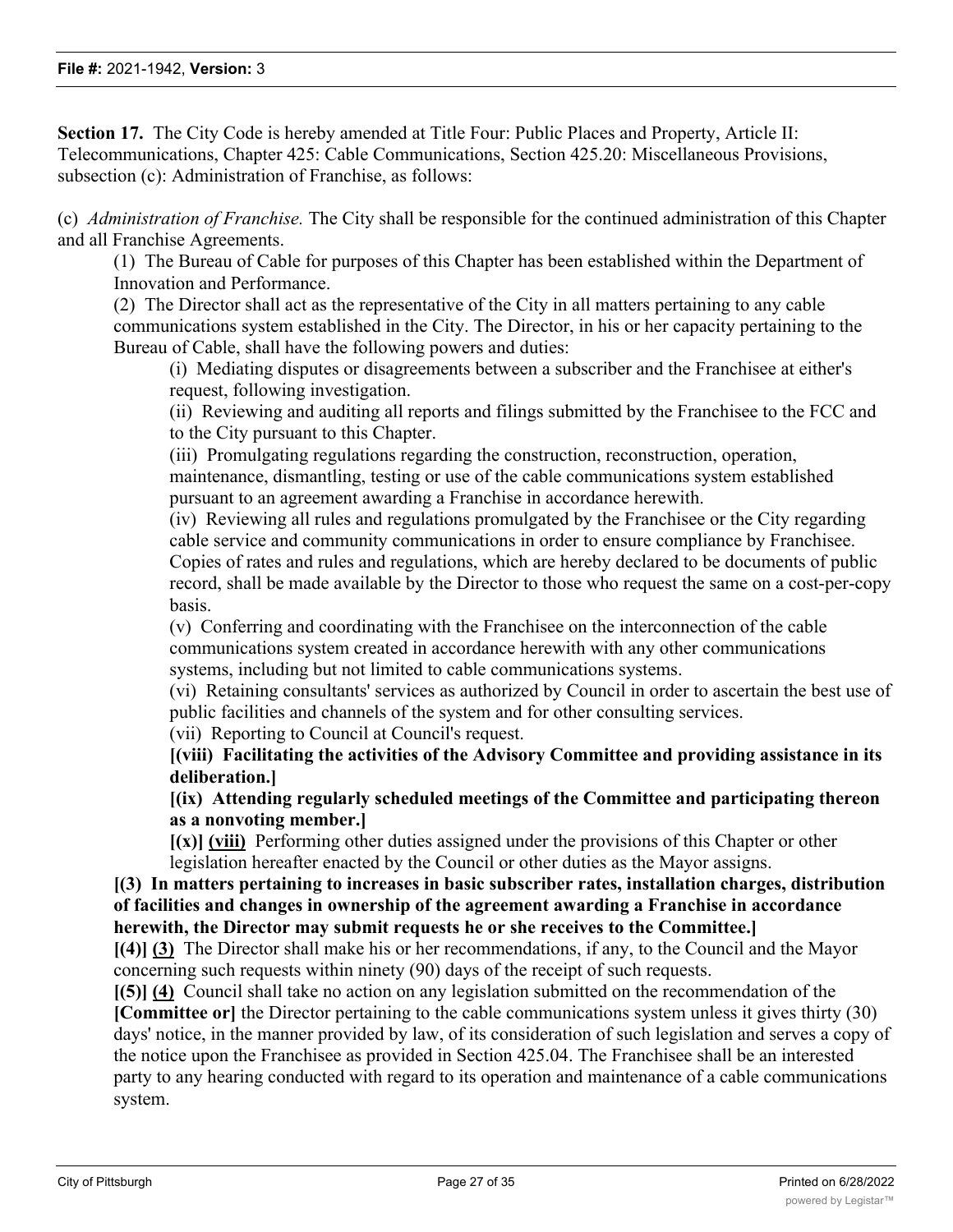**Section 18.** The City Code is hereby amended at Title Four: Public Places and Property, Article XI: Parks and Playgrounds, Chapter 479: Zoological Park Commission, as follows so as to repeal the chapter in its entirety.

[CHAPTER 479: - ZOOLOGICAL PARK COMMISSION

#### § 479.01 - JURISDICTION.

The Zoological Park Commission shall administer and establish policies for the administration of the Pittsburgh Zoo.

#### § 479.02 - COMPOSITION, APPOINTMENT AND TERM.

The Zoological Park Commission shall consist of seven (7) members, three (3) of whom shall be the President of Council, Director of Parks and Recreation, and the Chairperson of the Council Committee on Parks and Recreation, who shall be exofficio members. Four (4) members shall be appointed by the Mayor, subject to the approval of Council, to serve for a term of four (4) years. Terms shall be staggered so that no appointed member's term shall commence during the same year as that of any other appointed member. Any vacancies created by the resignation, death or removal of any appointed member shall be filled by appointment of the Mayor, subject to approval of Council, for the unexpired portion of the term. Members shall serve without compensation. This provision shall not be deemed to prevent reimbursement for the proper and approved travel expenses.

#### § 479.03 - RULES OF PROCEDURE.

A majority of the seven (7) members of the Zoological Park Commission shall constitute a quorum for the transaction of any business or the decision of any matters within its jurisdiction, and the majority of the quorum shall be sufficient to make a decision. The Commission shall have the power to adopt its own rules of procedure, which rules shall not be inconsistent with any law or ordinance, so that in proper cases reasonable notice and full opportunity to be heard shall be afforded according to the principles of the common law.

#### § 479.04 - POWERS AND DUTIES.

The Zoological Park Commission, acting by a quorum of its members, shall have the following powers and duties:

(a) To appoint, with the consent of Council, a professional Executive Director of Zoo Operations for the Pittsburgh Zoo, which Director shall be eminent in his profession. The Director shall be responsible for the supervision of all current and future zoo employees, which employees shall be City employees with all rights, benefits and privileges appertaining thereto.

(b) To obtain animals and exhibits and purchase equipment needed for the proper operation and maintenance of the Pittsburgh Zoo.

(c) To collect revenues from fees charged for parking and admission to the Pittsburgh Zoo, and from the operation of amusements and the sale of refreshments and souvenirs.

(d) To pay all direct and indirect expenses related to the purchase of refreshments, souvenirs, the operation of amusements, and the collection of admission and parking fees at the Pittsburgh Zoo. (e) To deposit any surplus funds and collected revenues in a special trust fund established by the City

Treasurer for capital expenditures relating to the Pittsburgh Zoo.

(f) To submit a projected operating and separate capital budget for the Pittsburgh Zoo to Council for each year on the second Monday of the eleventh month of the preceding fiscal year.

(g) To submit an annual report to Council with respect to zoo operations disclosing all programs,

expenditures and revenues for the year, within ninety (90) days of the end of each fiscal year.

(h) To encourage and recruit volunteer assistance to aid in the operation of the Pittsburgh Zoo. (i) To encourage contributions to the capital fund, operating budget or special funds relating to the

Pittsburgh Zoo from private sources.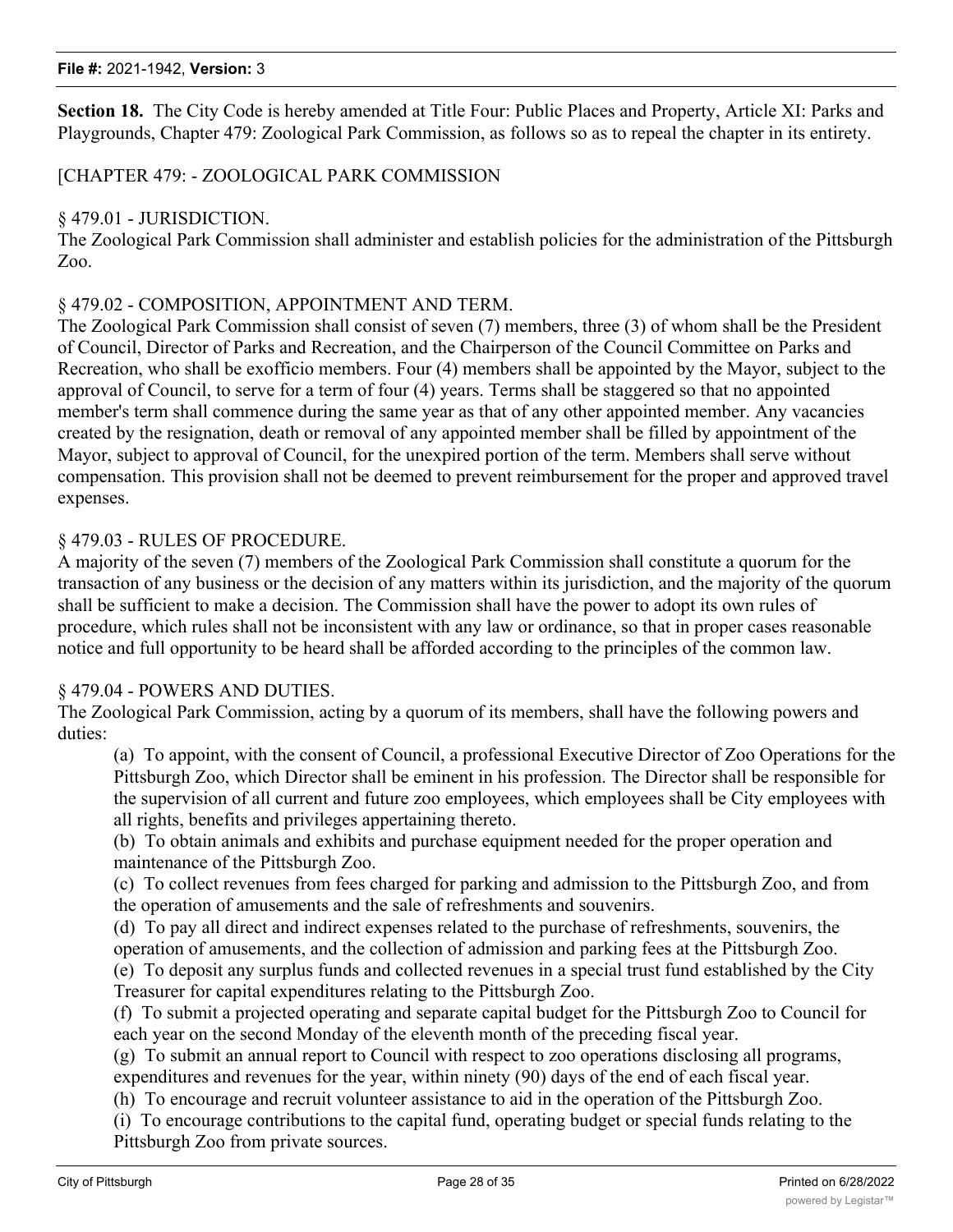(j) To receive and act upon the complaints and suggestions of residents or voluntary associations having objects and purposes in view as are provided in this Chapter.]

**Section 19.** The City Code is hereby amended at Title Two: Fiscal, Article I: Administration, Chapter 207: Delinquent Tax and Water Liens, Section 207.01 as follows so as to repeal the Section in its entirety:

#### [§ 207.01 - BOARD FOR DELINQUENT REALTY TAX AND WATER LIENS.

The Board for the Office of Delinquent Real Estate Tax and Water Rate Liens shall:

(a) Consist of the Mayor, President of the Board of Public Education, City Solicitor, School Solicitor and the Collector of Delinquent City and School Taxes;

(b) Have charge of the Office of the Solicitor for Delinquent Real Estate Tax and Water Rate Liens;

(c) Have the authority to appoint a Solicitor; and

(d) Approve the necessary personnel and expenses of the office for joint filing, reviving, consolidating and enforcing payment by court action or otherwise, of City and school tax liens and liens for water rates, and to perform other related duties as may be required by the Board in connection with delinquent taxes and delinquent water rates.]

**Section 20.** The City Code is hereby amended at Title Three: Water, Article III: Water Distribution, Chapter 313: Water Meters, at Sections 313.08 and 313.09, as follows so as to remove references to the Board of Water Assessors:

#### § 313.08 - REPLACING DAMAGED OR MISSING METERS; EXPENSE AND ASSESSMENT.

(a) Where meters malfunction or have been stolen or damaged by abuse or through neglect, including but not limited to, vandals, failure to maintain the meter and connecting plumbing in proper working order, new meters shall be purchased and reinstalled at the expense of the property owner at the written order of the Director of Water.

(b) During the period meters malfunction or are absent, whether due to theft or through any other cause, the **[Board of Water Assessors shall assess and the City Treasurer] Department of Water or the PWSA** shall collect double the flat rate charges as set forth in § 331.03.

(c) The assessment shall be continued on this basis until a meter of a size, type and setting approved by the Director of Water is installed and operating properly, all work to be done at the expense of the property owner.

#### § 313.09 - NONCOMPLIANCE WITH ORDER; NOTICE TO TERMINATE SERVICE; APPEAL.

(a) Where the property owner fails to comply with any written order of the Director of Water to repair or replace a malfunctioning, damaged or missing water meter or its connecting plumbing within ten (10) days of receipt of the order, the Director shall notify the property owner and any occupant in writing that water service shall be terminated thirty (30) days from the date of the notice. The property owner or occupant shall have the right to appeal the order of the Director by submitting a hearing request in writing to the **[Chairman of the Board of Water Assessors. The Board of Water Assessors, Director of Water, and an employee designated by the City Treasurer from his or her office shall constitute a board to consider the appeals] Pittsburgh Water and Sewer Authority**.

(b) If the owner or occupant fails to appeal the order of the Director or fails to remedy the situation complained of to the satisfaction of the Director, the Director shall have the absolute power to terminate water services. (c) In the event the health, welfare and safety of the City or any other person is endangered by any condition as a result of servicing any person, the Director is authorized to terminate such service immediately.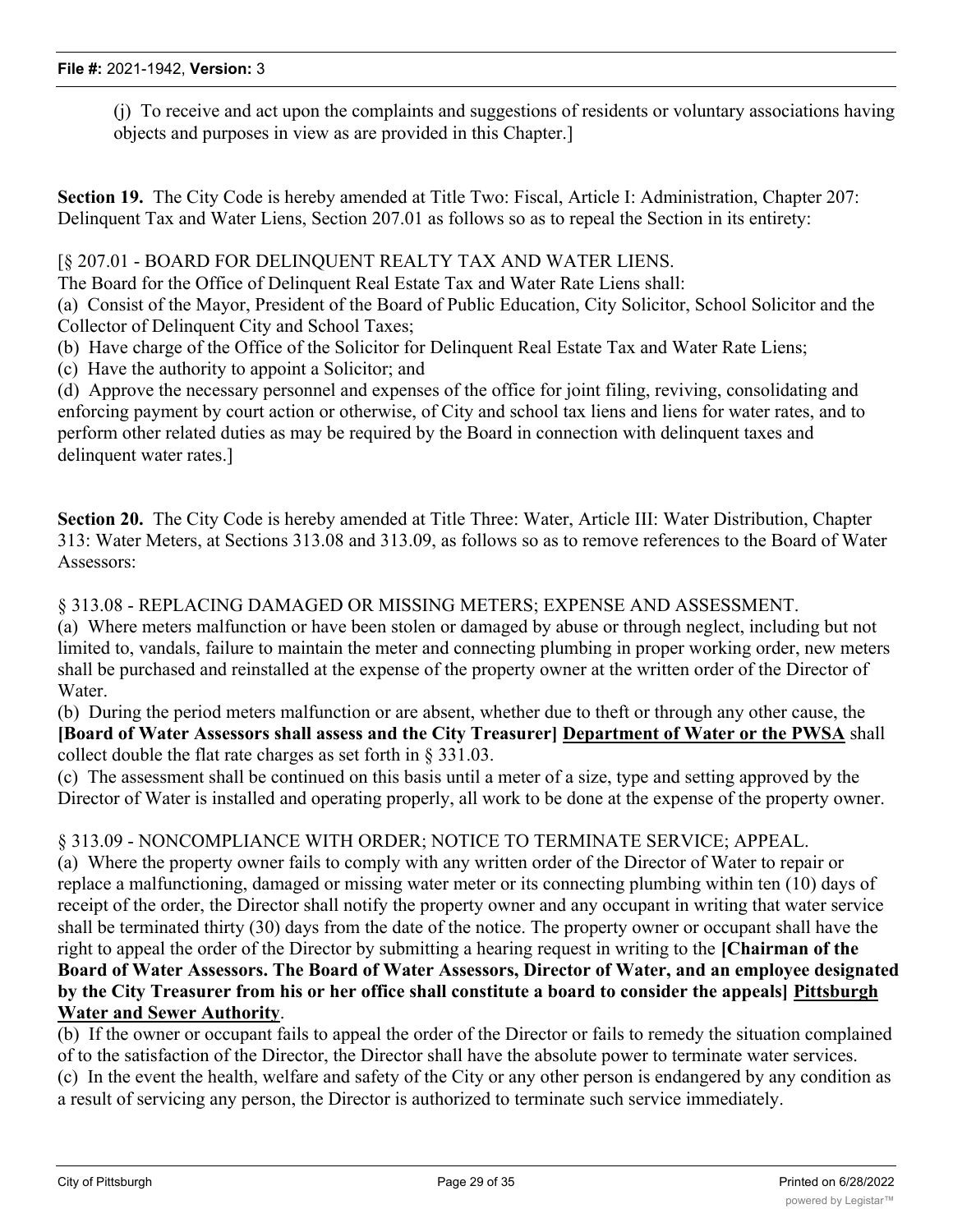**Section 21.** The City Code is hereby amended at Title Three: Water, Article VII: Assessment, Billing and Exonerations, Chapter 341: Assessment and Billing Procedure, Section 341.01, as follows to so as to remove references to the Board of Water Assessors:

#### § 341.01 - NONMETERED USE.

(a) Water rates on a flat rate basis shall be payable in advance during the months of January, February and March of each year.

(b) Alternatively, consumers assessed at the flat rate, upon written request and receiving authorization from the **[Board of Water Assessors] Department of Water or the PWSA** shall have the option to pay water rates by the end of each quarter.

**Section 22.** The City Code is hereby amended at Title Three: Water, Article VII: Assessment, Billing and Exonerations, Chapter 343: Estimates and Appeals, as follows so as to repeal the references to the Board of Water Assessors:

#### CHAPTER 343: - ESTIMATES AND APPEALS

#### § 343.01 - ESTIMATED BILLS.

(a) If the **[Board of Water Assessors] Department of Water or the PWSA** are unable to obtain a reading of a meter or a determination of the water consumption for any reason, except as provided in § 343.02, an estimated bill for water usage shall be rendered in an amount reasonably commensurate with the consumer's normal usage for a similar period as determined by criteria set forth in Water Department **or PWSA** Regulations. The estimated bill shall be due and payable at the regular times and, if unpaid at the due date, shall accrue penalty and interest as provided in § 341.03.

(b) After estimated bills have been rendered for four (4) consecutive quarters during which the **[Board of Water Assessors has] Department of Water or the PWSA have** been unable to obtain a reading, and notice of such has been served by certified mail on the property owner, a penalty of fifty (50) percent of the estimated quarterly assessment shall be imposed.

#### § 343.02 - MISSING METERS.

If a meter is missing from the premises for any reason, water rates may be assessed at double the flat rate charge and penalty and interest added as provided in § 341.03.

#### [§ 343.03 - APPEALS.

(a) *Appeal to Board of Water Assessors.* Any person aggrieved by an assessment made by the Water and Sewer Authority may, personally or by agent, appeal to the full Board of Water Assessors sitting as a board of revision, and demand a reassessment of the same. All appeals shall be by written request, and filed with the member designated by the Board to receive such requests within three (3) months of the assessment for which exoneration is claimed. On the consideration of such appeal, the Board shall have the power to subpoena witnesses and to examine them under oath or affirmation.

(b) *Collection during appeals.* No appeals taken from the assessment shall prevent the collection of the water rates or rates complained of. In case the rates shall be reduced, the excess or overpayment shall be refunded to the person who has paid the same.]

**Section 23.** The City Code is hereby amended at Title One: Administrative, Article VII: Procedures, Chapter 161: Contracts, at Sections 161.30, **161.30.1,** 161.31, and 161.32 as follows so as to repeal the Review Committee of the Contracting Out Regulation and Review Act of 1996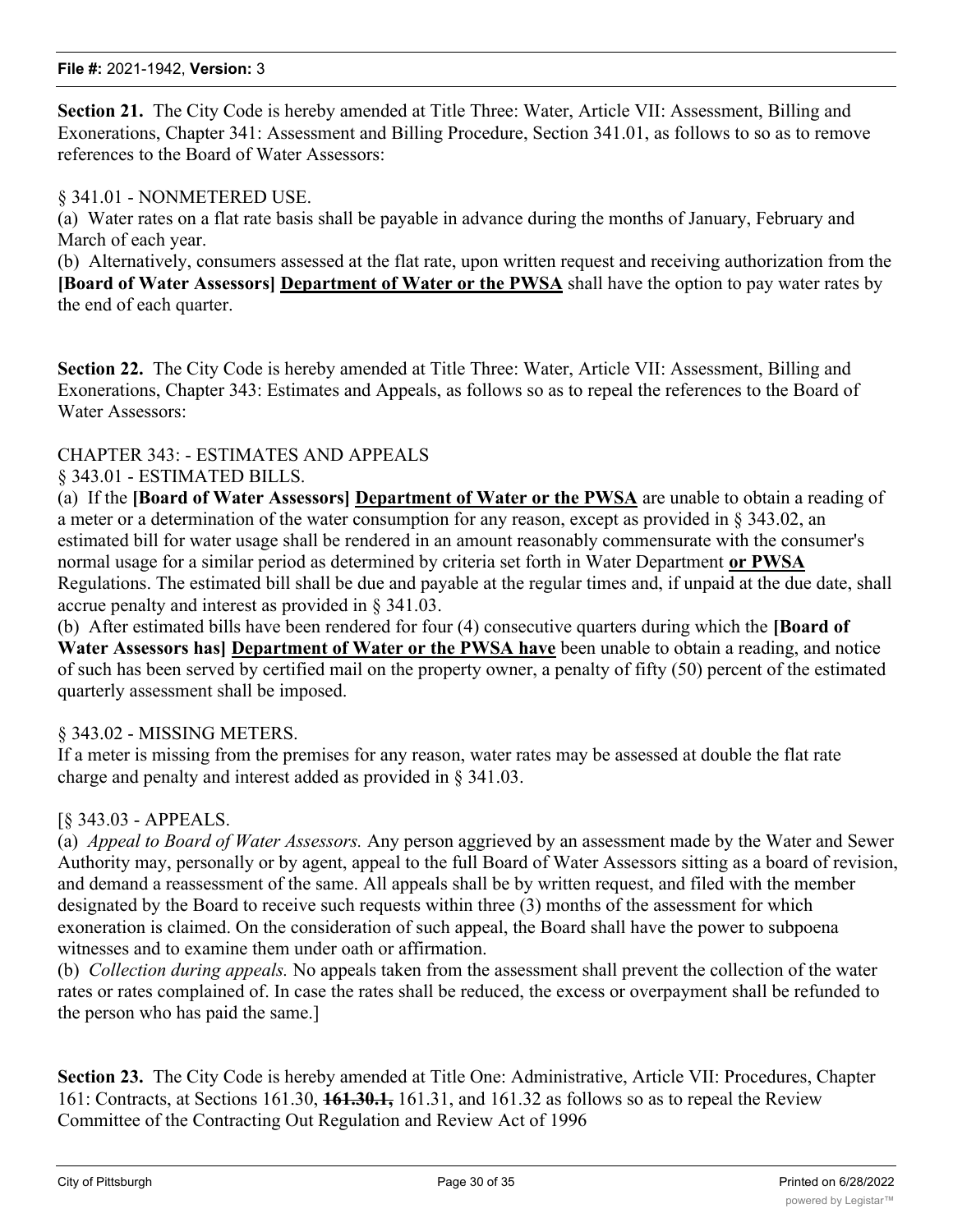#### [§ 161.30 - CONTRACTING OUT.

This section shall not apply to those services which are contracted out in accordance with the Act 47 Recovery Plan.

(a) The Agency shall prepare a specific written statement of the services proposed to be the subject of the outside contract, including the specific quantity and standard of quality of the subject services. The Agency shall solicit competitive sealed bids for Contracting Out based upon this statement. The date and time specified by the Agency on which it will accept sealed bids shall be the same for all bidders. The statement shall be a public record, shall be filed with the Agency and in the City Clerk's Office and shall be transmitted to the Review Committee for review pursuant to  $\S 161.31$ . The term of any Outside Contract shall not exceed five (5) years. No amendment to an Outside Contract shall be valid if it has the purpose or effect of avoiding any requirement of this section.

(b) For each position in which a bidder will employ any person pursuant to the Outside Contract and for which the duties are substantially similar to the duties performed by an Agency employee or employees, the statement required by division (a) shall include a statement of the minimum wage rate to be paid for the position, which rate shall be the lesser of the entry level grade or classification under which the comparable Agency employee is paid, or seventy-five (75) percent of the prevailing wage rate as established by the Pennsylvania Department of Labor and Industry. Every bid for an Outside Contract and every Outside Contract shall include provisions specifically establishing the wage rate for each such position, which shall not be less than said minimum wage rate as defined above. Every such bid and contract shall also include provisions for the contractor to pay not less than a percentage, comparable to eighty (80) percent of the percentage paid by the Agency for Agency employees, of the costs of health insurance plans for every employee employed for not less than thirty-four (34) hours per week pursuant to such contract. Such health insurance plans shall satisfy the requirements of, and shall provide coverage to the employee and the employee's spouse and dependent children, where applicable. Each contractor shall submit quarterly payroll records to the Agency, listing the name, address, social security number, hours worked and the hourly wage paid for each employee in the previous quarter.

(c) Each Outside Contract may contain provisions requiring the contractor to offer available employee positions pursuant to the contract to qualified Agency employees of the Agency whose employment is terminated because of the Outside Contract and who satisfy the hiring criteria of the contractor. Unless otherwise directed by the Agency, the contractor shall determine the number of employees necessary for efficient performance of the contract and may elect to employ more or fewer employees than the agency or predecessor contractor employed in connection with performance of the work. Every such contract shall also contain provisions requiring the contractor to comply with a policy of nondiscrimination and equal opportunity for all persons. Pursuant to the Pittsburgh Code and the Mayor's Directive, all contracts must be evaluated and reviewed by the Equal Opportunity Review Commission.

(d) The Agency shall prepare a comprehensive written estimate of the costs of Agency's employees' providing the subject services in the most cost effective manner. The estimate shall include all direct and indirect costs of regular Agency employees' providing the subject services, including but not limited to, pension, insurance and other employee benefit costs. A copy of the estimate shall be provided to all employee organizations affected by the proposed contract. For the purpose of this estimate, any employee organization may, at any time before the final day for the Agency to receive sealed bids pursuant to division (a), propose amendments to any relevant collective bargaining agreement to which it is a party. Any such amendments shall take effect only if necessary to reduce the cost estimate pursuant to this division below the contract cost pursuant to division (e). Such estimate shall remain confidential until after the final day for the Agency to receive sealed bids for the privatization contract pursuant to division (a), at which time the estimate shall become a public record, shall be filed with the Agency and in the City Clerk's Office and shall be transmitted to the Review Committee for review pursuant to § 161.31.

(e) After soliciting and receiving bids, the Agency shall publicly designate the bidder to which it proposes to award the contract. The Agency shall prepare a comprehensive written analysis of the contract cost based upon the designated bid, specifically including the costs of transition from public to private operation, of additional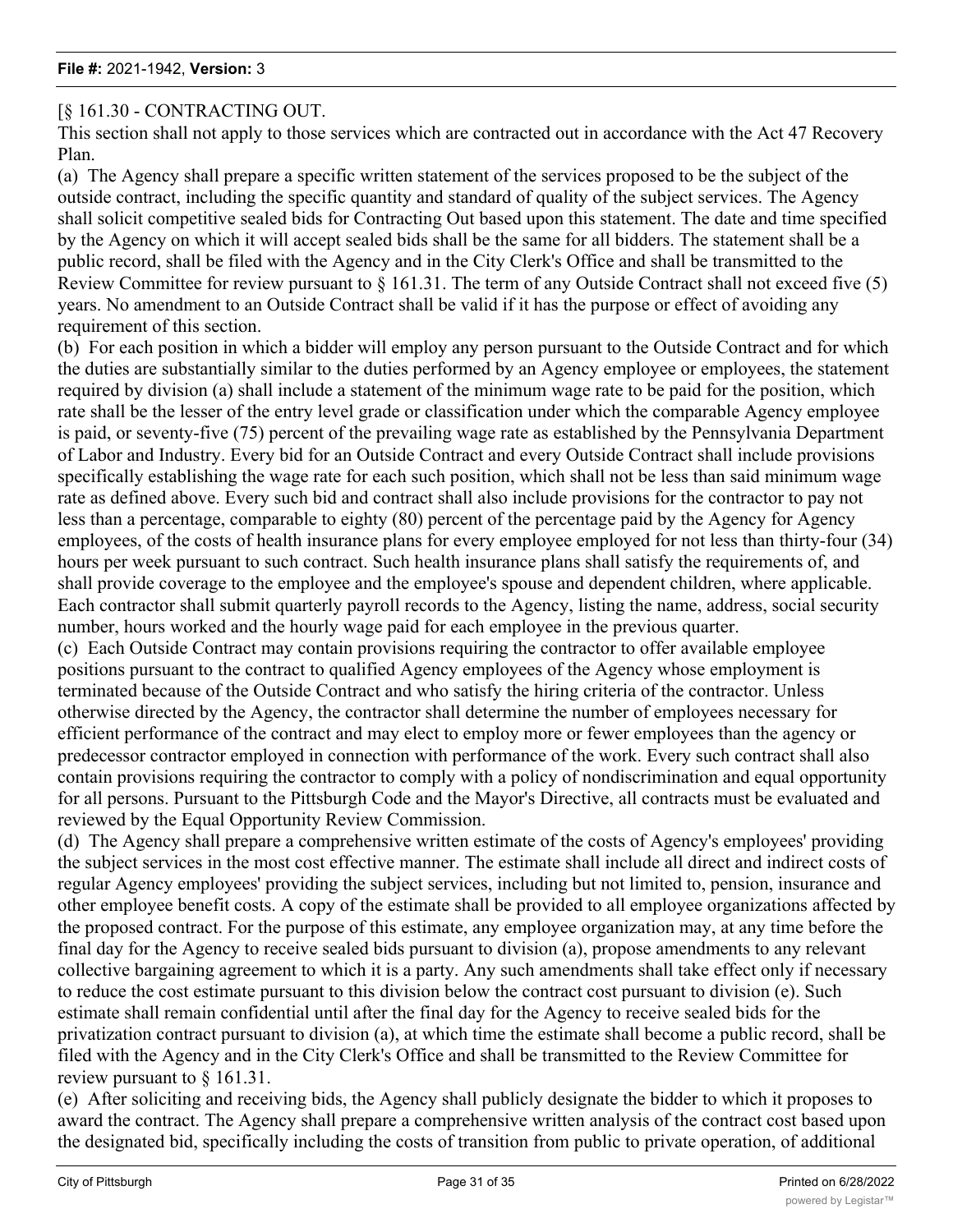unemployment and retirement benefits, if any and of monitoring and otherwise administering contract performance. If the designated bidder proposes to perform any or all of the contract outside the boundaries of the Agency, said contract cost shall be increased by the amount of wage tax revenue, if any, which will be lost to the Agency by the corresponding elimination of Agency employees, as determined by the Department of Finance to the extent that it is able to do so. In the event the designated bidder proposes to perform any or all of the contract within the boundaries of the Agency, said contract cost shall be decreased by the amount of wage tax revenue, if any, which shall be gained by the Agency by the corresponding hire of additional Agency employees, as determined by the Department of Finance to the extent it is able to do so.

(f) The head of the Agency shall certify in writing to the Review Committee that:

(1) The Agency has complied with all provisions of this section and of all other applicable laws;

(2) The quality of the services to be provided by the designated bidder is likely to satisfy the quality requirements of the statement prepared pursuant to division (a), and to equal or exceed the quality of services which could be provided by regular agency employees pursuant to division (d);

(3) The contract cost pursuant to division (e) will be less than the estimated cost pursuant to division

(d), taking into account all comparable types of costs;

(4) The designated bidder and its supervisory employees, while in the employ of said designated bidder, have no adjudicated record of substantial or repeated willful noncompliance with any relevant federal, state or city regulatory statute including, but not limited to, statutes concerning labor relations, occupational safety and health, nondiscrimination, environmental protection and conflicts of interest; and

(5) The proposed outside contract is otherwise in the public interest.

(g) In the event a collective bargaining agreement between any labor organization and the Agency contains provisions addressing the issue of privatization and/or sub-contracting, the more restrictive language, be it in the ordinance or in the collective bargaining agreement, shall take precedence.

(h) The provisions of this section and § 161.31 shall not apply to Exempt Contracts or Professional Service Contracts.

(i) A copy of the proposed outside contract shall accompany the certificate transmitted to the Review Committee.]

#### 161.30.1 - REQUIRING CONTRACTORS AND EMPLOYERS OF EMPLOYEES HIRED TO STAFF HOSPITALITY OPERATIONS TO BE SIGNATORY TO COLLECTIVE BARGAINING AGREEMENTS WHERE THE CITY OF PITTSBURGH HAS A FINANCIAL OR PROPRIETARY INTEREST.

(a) *Union contracts: no work stoppage: arbitration.* Each and every contractor and employer of employees hired to staff hospitality operations shall be or become signatory to valid collective bargaining agreements or other contracts under 29 U.S.C. Section 185 with any labor organization seeking to represent hospitality workers employed in the contractor's and/or employer's hospitality operations in a capital project as a condition precedent to its contract with the City of Pittsburgh. Each collective bargaining agreement or contract must contain a provision prohibiting the labor organization and its members, and in the case of a collective bargaining agreement, all employees covered by the agreement, from engaging from any picketing, work stoppages, boycotts or any other economic interference with the hospitality operations of contractor or any persons under contract to it for the duration of the time required for the repayment of public indebtedness incurred to finance the acquisition or development of such capital project, or for the duration of contractor's contract or contracts with the City for the operation of such capital project, whichever period of time is more extensive (the "no-strike pledge"). Each agreement must provide that during this time period, all disputes relating to employment conditions or the negotiation thereof shall be submitted to final and binding arbitration. Each and every contractor and employer of employees hired to staff hospitality operations shall require that any work under its contract or contracts with the City to be done by the contractor's or employer's contractors, subcontractors, tenants or subtenants shall be done under collective bargaining agreements or other contracts under 29 U.S.C. Section 185 containing the same provisions as specified above. A contractor or employer shall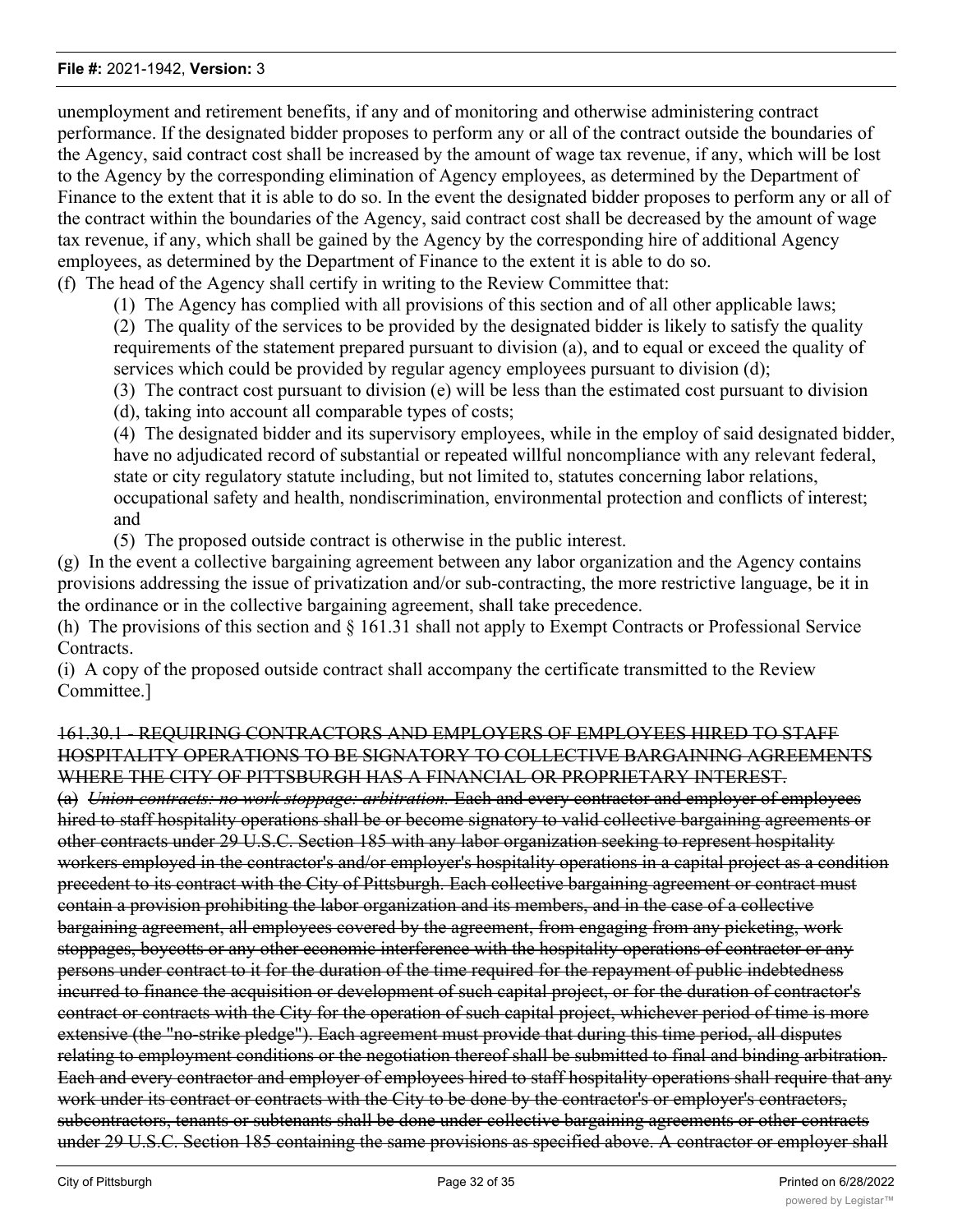be relieved of the obligations of this section with respect to a labor organization if the labor organization places conditions upon its No-strike pledge that the City Council finds, after notice and hearing, to be arbitrary or capricious.

(b) *Definitions.*

"*Contractor*" as used herein means any person party to a contract.

"*Person*" means and includes a sole proprietorship, partnership, corporation, joint venture or business organization of any kind.

"*Employer*" means an employer of employees hired to staff or work at a hospitality operation. "*Contract*" means any contract, lease or license from the City to use any City property for the conduct of hospitality operations, or under any contract, lease or license pursuant to which the City is entitled to receive as rents, royalties or other income a percentage of the revenues of an enterprise, or any payments in connection with financing providing by or through the City, or any subcontract, sublease, sublicense or other transfer or assignment of any right, title or interest received from the City pursuant to any such contract, lease or license.

"*Hospitality operations*" means hotels or motels, providing lodging and other guest accommodations and restaurants, bars, clubs, cafeterias and food and beverage operations and does not include sport stadium operations.

"*Valid collective bargaining agreement*" as used herein means a collective bargaining agreement entered into between the person contracting or subcontracting to provide services and a labor organization lawfully serving as the exclusive collective bargaining representative for the employees who provide or will provide services pursuant to such a contract.

"*Contract under 29 U.S.C. Section 185*" as used h erein means a contract to which 29 U.S.C. Section 185 (a) applies, as that provision has been interpreted by the United States Supreme Court.

"*City*" means the City of Pittsburgh, Pennsylvania.

"*City Council* " means the City Council of the City.

"*Capital Project* " has the same meaning as in Pennsylvania Senate Bill 10 P.N. 313 <https://library.municode.com/pa/pittsburgh/codes/code\_of\_ordinances?

.

"*Hospitality workers* " means all full-time or part-time employees in a hospitality operation, except supervisors, managers and guards.

(c) *Severability.* If any section or portion of a section of this agreement is declared illegal, invalid or inoperative, in whole or in part, by any court of competent jurisdiction, the remaining sections and all portions not declared illegal, invalid or inoperative shall remain in full force or effect, and no such determination shall invalidate the remaining sections or portions of the sections of this ordinance.

[§ 161.31 - REVIEW COMMITTEE AND RECOMMENDATION.

This section shall not apply to those services which are contracted out in accordance with the Act 47 Recovery Plan.

(a) An Agency shall not make any Outside Contract and no such contract shall be valid, if, within thirty (30) days after receiving the certificates required by § 161.30, the Review Committee notifies the Agency of its objection. Such objection shall be in writing and shall state specifically the Review Committee's finding that the Agency has failed to comply with one  $(1)$  or more requirements of § 161.30, including that the Review Committee finds incorrect, based on independent review of all the relevant facts, any of the findings required by division (f) of  $\S$  161.30.

(b) For the purpose of reviewing the Agency's compliance and certificate pursuant to said § 161.30, the Review Committee may require the cooperation of witnesses and the production of books, papers and other records relating to such review.

(c) The Review Committee may propose and adopt regulations and prescribe forms to carry out the provisions of this section and § 161.30.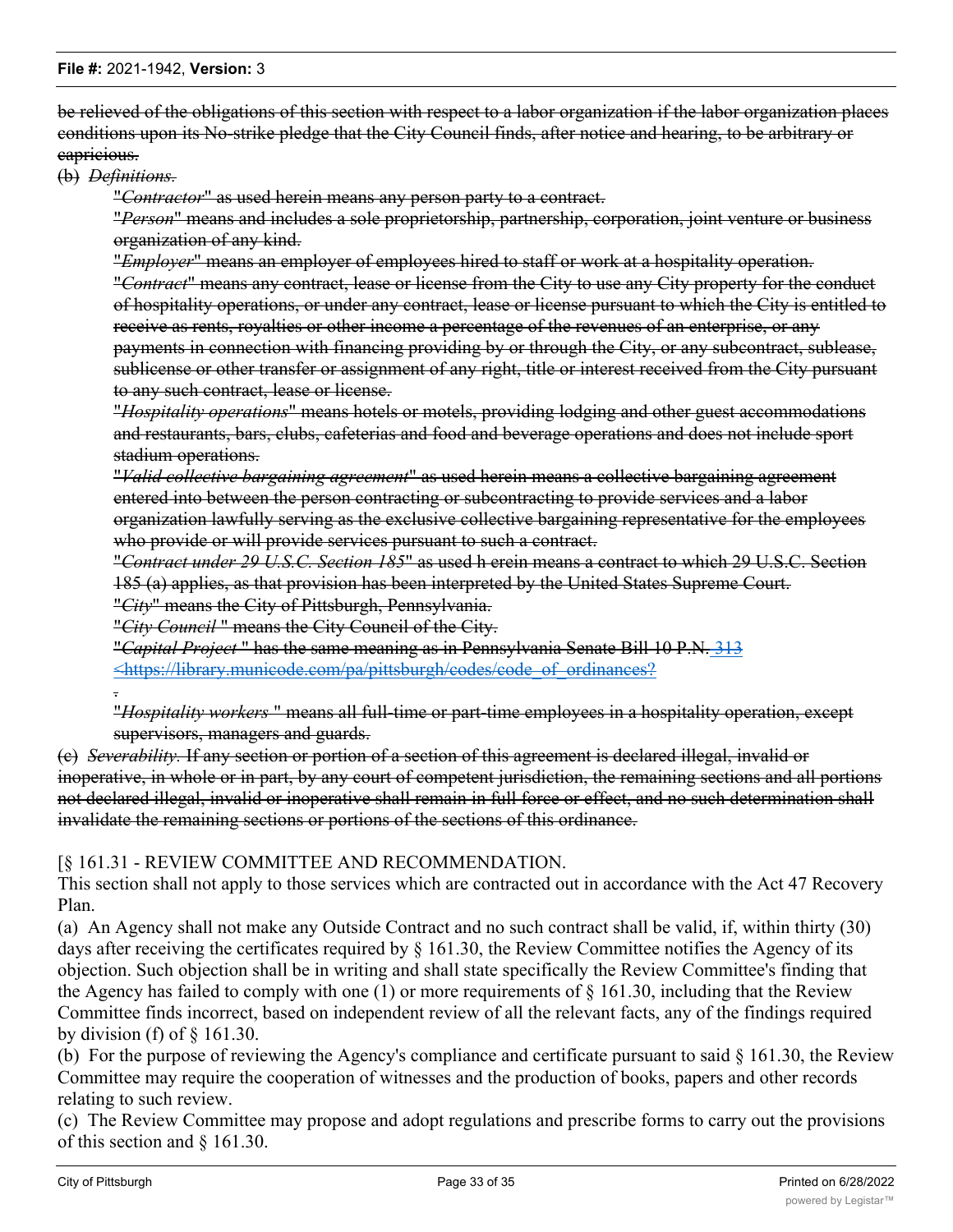(d) The decision of the Review Committee pursuant to § 161.30 shall be final and binding on the Agency, unless;

(1) The Review Committee thereafter in writing withdraws the objection, stating the specific reasons,

- based upon a revised certificate by the Agency and upon the Review Committee's review thereof; or,
- (2) The Agency does not concur with the written objection of the Review Committee.

(e) In instances when the Agency does not concur with the written objection of the Review Committee, the Agency will submit to binding arbitration before the Board of Mediation, Department of Labor & Industry. The decision of said arbitration panel shall be final and binding on all parties.

#### § 161.32 - CONTRACTING OUT REGULATION AND REVIEW ACT OF 1996.

This section shall not apply to those services which are contracted out in accordance with the Act 47 Plan.

(a) *Title.* This section shall be known as the "Contracting Out Regulation and Review Act of 1996."

(b) *Legislative findings.*

(1) The Council hereby finds and declares that using outside contractors to provide public services formerly provided by City employees does not necessarily promote the public interest. Council further finds that the City employs nearly four thousand five hundred (4,500) City residents; many of these workers being highly trained, experienced and capable professionals whose work product compares favorably with industry standards.

(2) To ensure that taxpayers of the City receive high quality public services at competitive prices, with due regard for the taxpayers of the City and the needs of public and private workers, Council finds it necessary to regulate the contracting out in accordance with §§ 160.30 and 161.31 inclusive.

(c) As used in §§ 161.30, 161.31 and 452.04, inclusive, the following words shall have the following meanings:

*AGENCY.* An office, department, bureau, division, board, commission or other office or officer in the administrative branch of city.

*COMMUNITY-BASED ORGANIZATION.* A private, non-profit entity whose principal offices are located in the city; an organization whose revenues are exempt from taxation under 50 1.c.3 of the United States Internal Revenue Code; and a group whose mission includes the enhancement of educational, recreation, social, employment, safety, community development, or other goal deemed appropriate by the city.

*CONTRACTING OUT.* An agreement or combination or series of agreements by which a nongovernmental person or entity agrees with an agency to provide services, valued at one hundred thousand dollars (\$100,000.00) or more, which are substantially similar to, and in lieu of, services theretofore provided, in whole or in part, by City employees of an agency.

*DEPENDENT.* The spouse and children of an employee if such persons would qualify for dependent status under the Internal Revenue Code.

*EXEMPT CONTRACTS.* Any agreement or combination of series of agreements by which a nongovernmental person or entity currently provides services to the agency, regardless of the value of said agreement or agreements and the subsequent rebidding and awarding of same.

*PROFESSIONAL SERVICE CONTRACTS.* An agreement as defined by the Code of Ordinances. *REVIEW COMMITTEE.* A committee comprised of the following members: The Director of Finance who shall serve as the chair; the Director of Public Works; the Director of Mobility and Infrastructure; a representative of labor nominated by the Mayor and confirmed by City Council; Controller of the Office of City Controller and a representative of City Council.]

**Section 24.** The City Code is hereby amended at Title Nine: Zoning Code, Article V: Use Regulations, Chapter 911: Primary Uses, Section 911.04: Use stand, Subsection 911.04.A.7: Bed and Breakfast, by repealing subsection (k): Bed and Breakfast Problem Solving Task Force as follows: